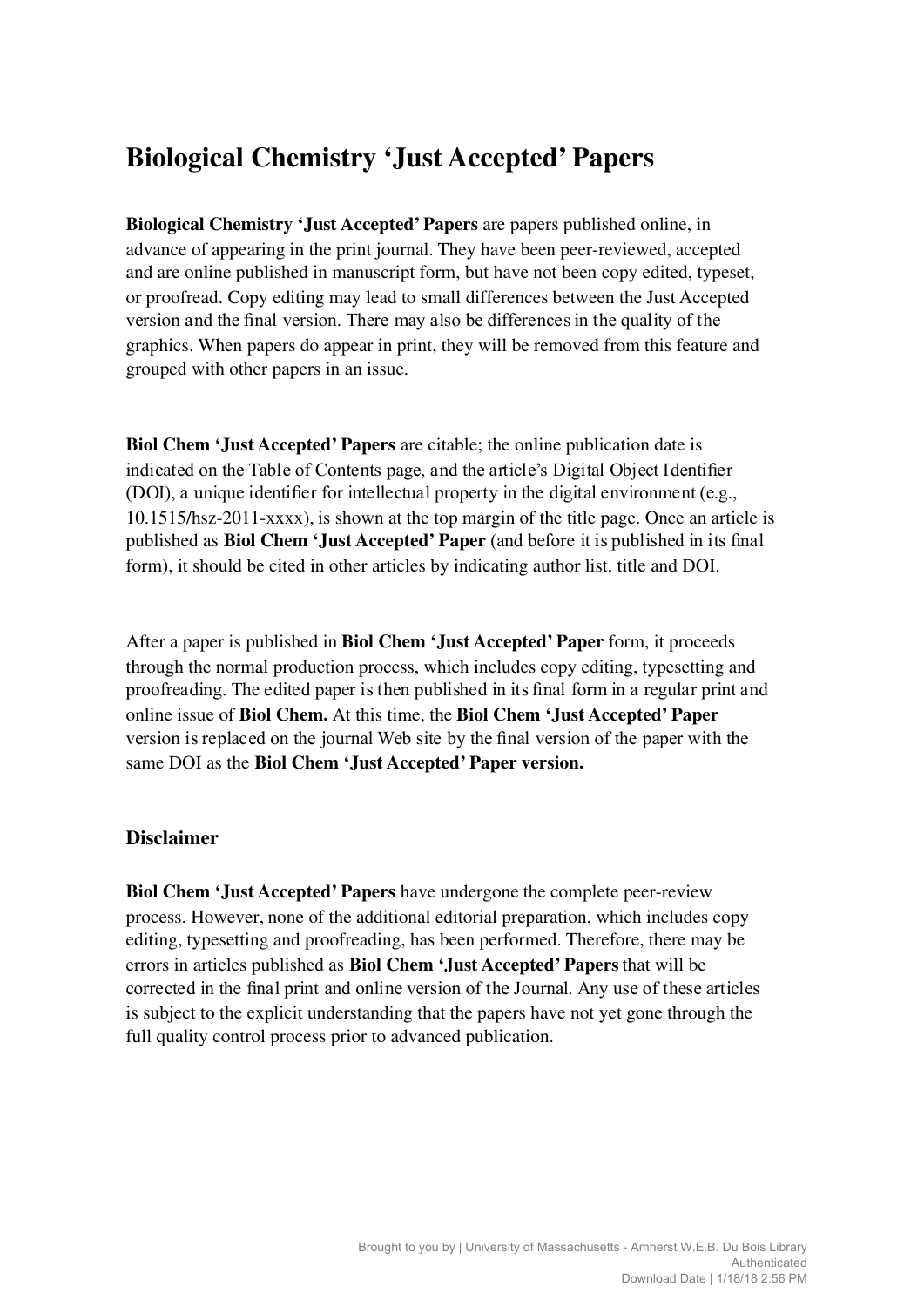## **Research Article**

# *In vitro* **reconstitution and biochemical characterization of human phospholipid scramblase 3: phospholipid specificity and metal ion binding studies**

Santosh Kumar Palanirajan, Ulaganathan Sivagnanam, Sowmiya Murugan and Sathyanarayana N. Gummadi\*

Applied and Industrial Microbiology Laboratory, Department of Biotechnology, Bhupat and Jyoti Mehta School of Biosciences, Indian Institute of Technology Madras, Chennai 600 036, India

\*Corresponding author

e-mail: gummadi@iitm.ac.in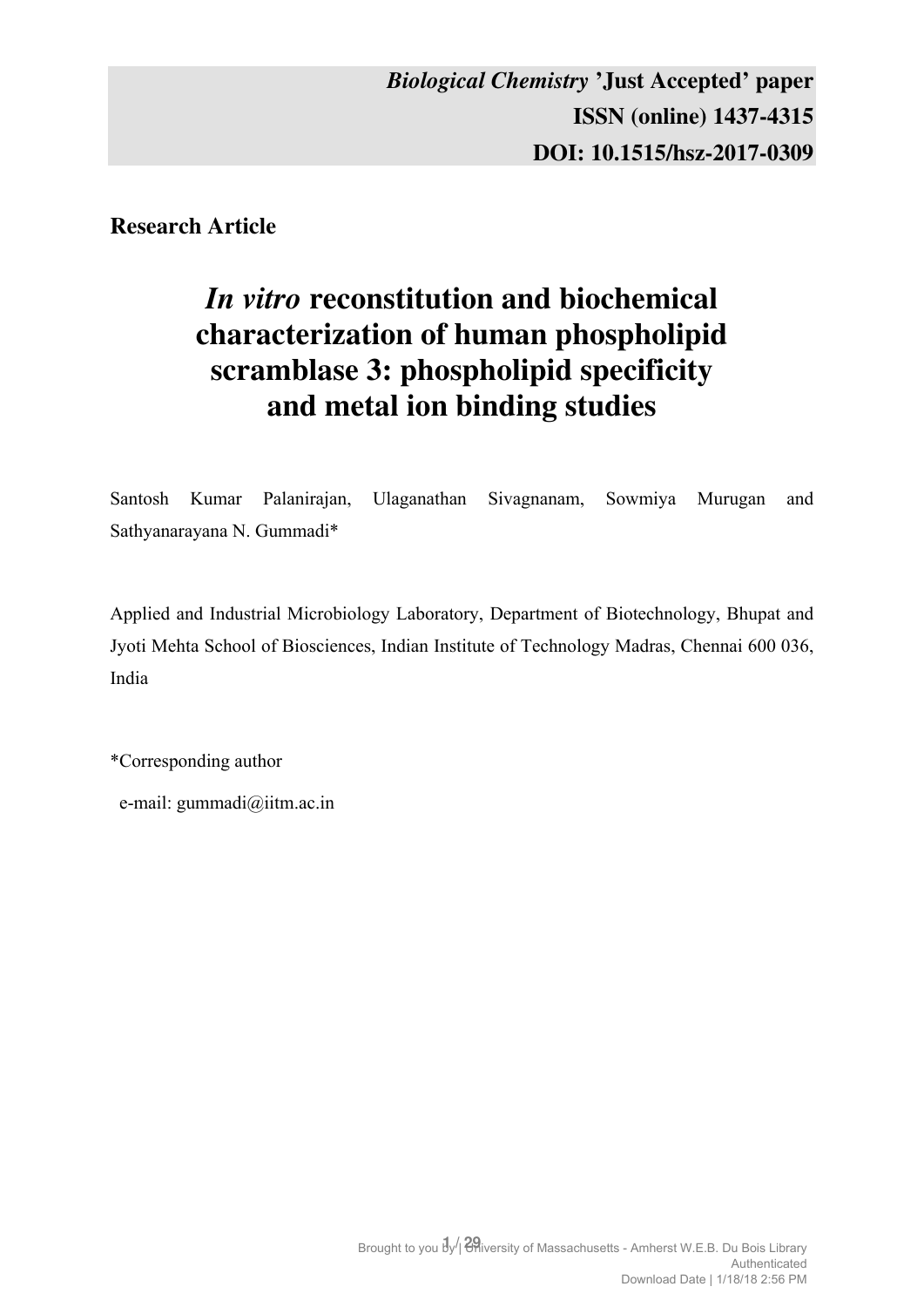## **Abstract**

Human phospholipid scramblase 3 (hPLSCR3) is a single pass transmembrane protein that plays a vital role in fat metabolism, mitochondrial function, structure, maintenance and apoptosis. The mechanism of action of scramblases remains still unknown and the role of scramblases in phospholipid translocation is heavily debated. hPLSCR3 is the only member of scramblase family localized to mitochondria and is involved in cardiolipin translocation at the mitochondrial membrane. Direct biochemical evidence of phospholipid translocation by hPLSCR3 is yet to be reported. Functional assay in synthetic proteoliposomes upon  $Ca^{2+}$  and  $Mg^{2+}$  revealed that, apart from cardiolipin, recombinant hPLSCR3 translocates aminophospholipids such as NBD-PE and NBD-PS but not neutral phospholipids. Point mutation in hPLSCR3 (F258V) resulted in decreased  $Ca^{2+}$  binding affinity. Functional assay with F258V-hPLSCR3 led to ~50% loss in scramblase activity in the presence of  $Ca^{2+}$  and  $Mg^{2+}$ . Metal ion induced conformational changes were monitored by intrinsic tryptophan fluorescence, circular dichroism, surface hydrophobicity changes and aggregation studies. Our results revealed that  $Ca^{2+}$  and  $Mg^{2+}$  bind to hPLSCR3 and trigger conformational changes mediated by aggregation. In summary, we suggest that the metal ion induced conformational change and the aggregation of the protein is essential for the phospholipid translocation by hPLSCR3.

**Keywords:** aggregation;  $Ca^{2+}$  binding; hPLSCR3; lipid translocation; transmembrane protein.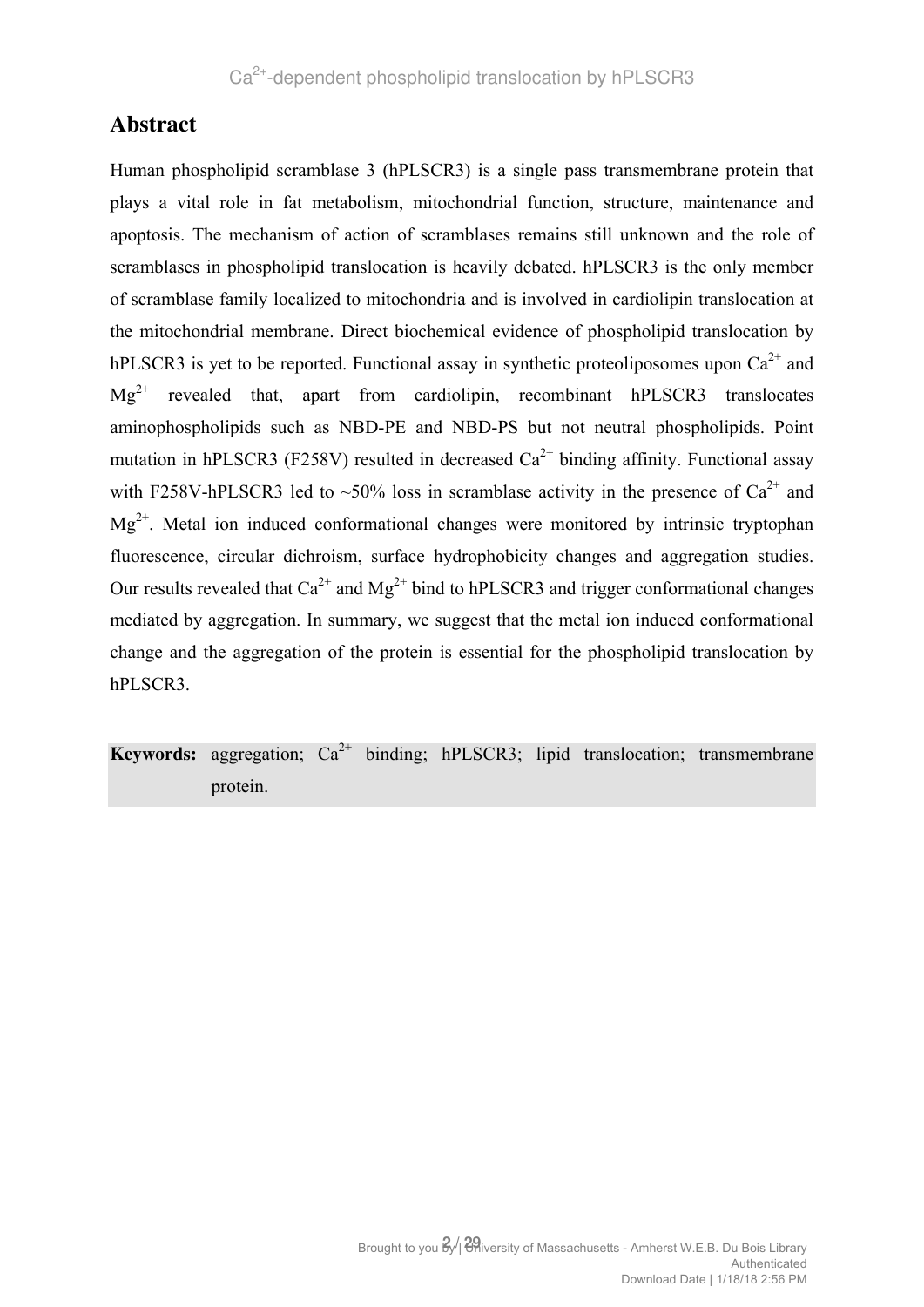## **Introduction**

Phospholipid scramblases (PLSCRs) are a group of type II single pass transmembrane proteins involved in the ATP-independent and  $Ca^{2+}$  dependent bidirectional translocation of phospholipids (PL) between the two leaflets of the lipid bilayer (Bevers *et al.*, 1998). PLSCRs are a family of five homologous proteins conserved from *C. elegans* to humans (Sahu *et al.*, 2007). In humans, these five homologous proteins are termed as hPLSCR1-5 of which hPLSCR3 is located at chromosome 3 and the rest of the members are clustered at chromosome 17 (Wiedmer *et al.*, 2000). Multiple sequence alignment of hPLSCRs from different species revealed the presence of several conserved regions which include, a  $Ca^{2+}$ binding EF-hand like motif (Zhou *et al.*, 1998, Bassé *et al.*, 1996), DNA binding domain (Zhou *et al.*, 2005), nuclear localization signal (Lott *et al.*, 2011), palmitoylation motif (Zhao *et al.*, 1998b), a single-pass transmembrane domain (Francis *et al.*, 2013) and the recently identified cholesterol binding domain (Posada *et al.*, 2014). Though primarily a membrane protein, hPLSCRs are known to be localized to cytoplasm and nucleus apart from plasma membrane. hPLSCR1 and hPLSCR4 were known to be localized to plasma membrane, and nucleus whereas hPLSCR2 showed exclusive nuclear localization. hPLSCR3 is the only member of scramblase family that localizes to mitochondria.

hPLSCR3 is the most extensively studied member of scramblase family apart from hPLSCR1 and was shown to have crucial roles in mitochondrial morphology, respiratory function, fat metabolism and apoptosis. hPLSCR3 mediates the translocation of cardiolipin (CL) from the inner membrane to outer membrane of mitochondria. Protein kinase C-δ (PKC-δ) interacts with hPLSCR3 and phosphorylates at Thr<sup>21</sup> thereby activating hPLSCR3. Activated hPLSCR3 in the presence of high concentration of  $Ca^{2+}$  triggers CL exposure to the outer mitochondrial membrane. CL in the outer membrane recruits t-BID which in-turn positively regulates hPLSCR3 for further CL translocation eventually leading to release of cytochrome C, a hallmark of apoptosis (Liu *et al.*, 2008, Sivagnanam *et al.*, 2017).

Cells expressing hPLSCR3 showed enhanced *de novo* biosynthesis and decreased resynthesis of CL in HeLa cells. Wild-type PLSCR3 (wt-hPLSCR3) showed normal mitochondrial morphology and enhanced levels of mitochondrial mass, apoptotic sensitivity and CL translocation. A report by Zhou *et al.*,, revealed that the mutations in calcium binding motif of hPLSCR1 at positions 1, 3, 5, 7, 9 and 12 impaired scrambling activity with the mutations at D and F  $(3<sup>rd</sup>$  and  $9<sup>th</sup>$  position) rendered the protein completely inactive. Based on this study, a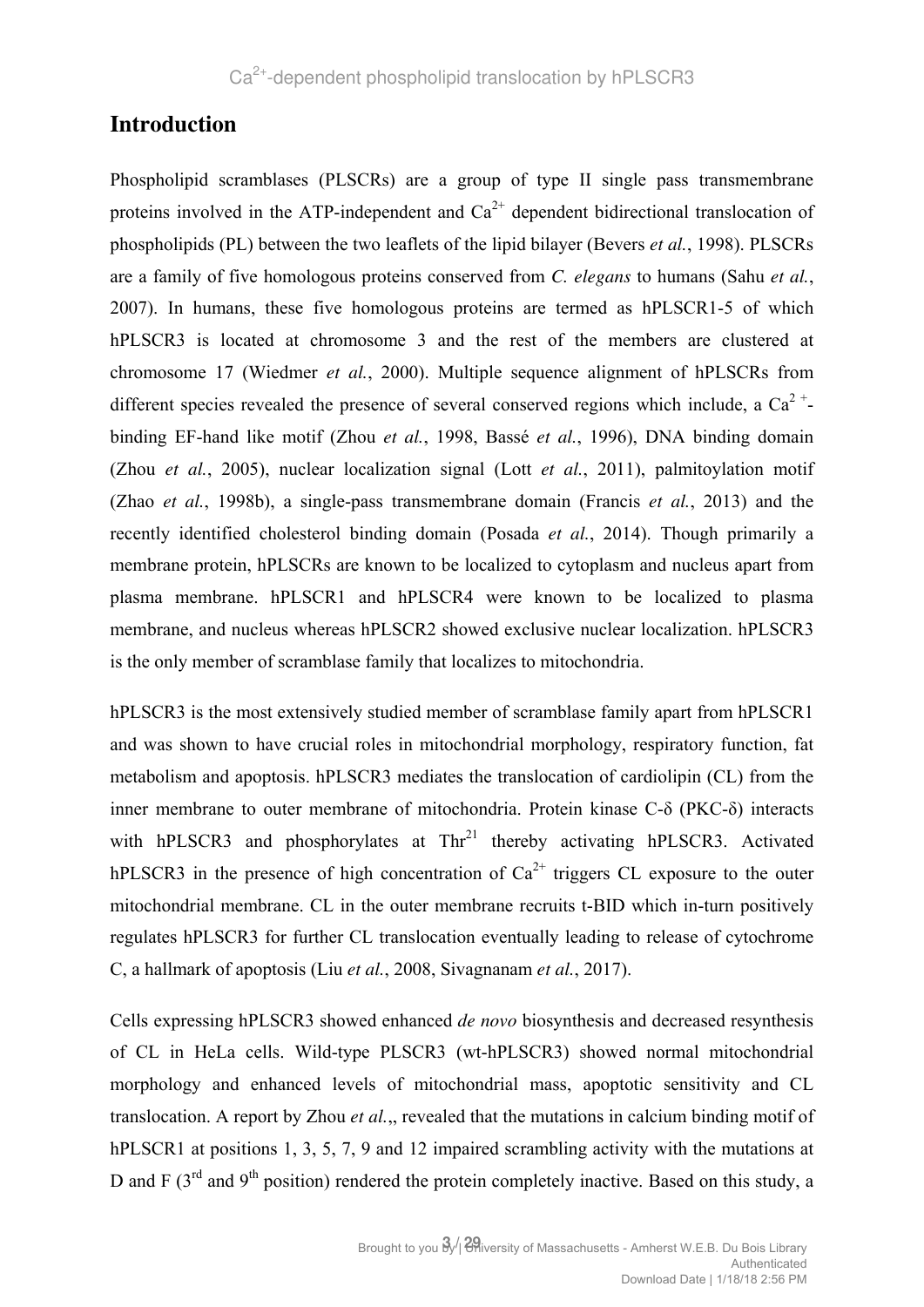## Ca<sup>2+</sup>-dependent phospholipid translocation by hPLSCR3

point mutant was generated with mutation (F258V) in the calcium binding motif ( $9<sup>th</sup>$  position) of hPLSCR3. Stable transfectants of F258V-hPLSCR3 in HEK293 cells showed reduced proliferative capacity, decreased mitochondrial mass and transmembrane potential, reduced CL content, poor respiration and lower ATP levels compared to wt-hPLSCR3 (Liu *et al.*, 2008). Further results revealed that F258V-hPLSCR3 showed abnormal mitochondrial metabolism, altered structure, weakened CL translocation and reduced sensitivity to UV and tBid-induced apoptosis.

Although the role of hPLSCR3 in CL translocation was reported in vivo, several key questions still exist: (i) How does hPLSCR3 translocates PL *in vitro*? (ii) How does  $Ca^{2+}$ regulate hPLSCR3 activity and what is the binding affinity of  $Ca^{2+}$  to hPLSCR3? (iii) Does hPLSCR3 exhibit PL head group specificity in membrane translocation? (iv) What is the effect of F258V mutation in in vitro activity of hPLSCR3? To address these questions, we recombinantly cloned and overexpressed wt-hPLSCR3 and F258V-hPLSCR3 in bacterial expression system and purified using the protocol optimized for scramblases. We have demonstrated the scrambling activity of hPLSCR3 and the mutant F258V-hPLSCR3 in the presence of  $Ca^{2+}$  and  $Mg^{2+}$  in synthetic proteoliposomes with different phospholipids. The binding affinity and the conformational changes upon binding to  $Ca^{2+}$  and  $Mg^{2+}$  were determined by spectroscopic techniques.

## **Results**

## **Overexpression and purification of the recombinant wt-hPLSCR3 and F258V-hPLSCR3**

hPLSCR3 ORF was sub-cloned into pET-28 a(+) vector and overexpressed in *Escherichia coli* Rosetta (DE3) as 6×His-hPLSCR3. It was observed that the overexpressed hPLSCR3 was predominantly distributed in the insoluble fraction implying the occurrence of proteins in inclusion bodies (IBs) (Figure 1A). The SDS PAGE analysis revealed that the recombinant protein showed a molecular mass of  $\sim$  34 kDa which corroborates with previous reports (Liu *et al.*, 2008). N-lauroyl sarcosine (NLS), an anionic detergent, was used to solubilise IBs overnight (Francis *et al.*, 2012a). NLS treatment resulted in recovery of ~40-50% of target protein from the IBs. The supernatant fraction after NLS treatment was dialysed against buffer A containing 0.025% Brij-35, a mild non-ionic detergent that acts as a counter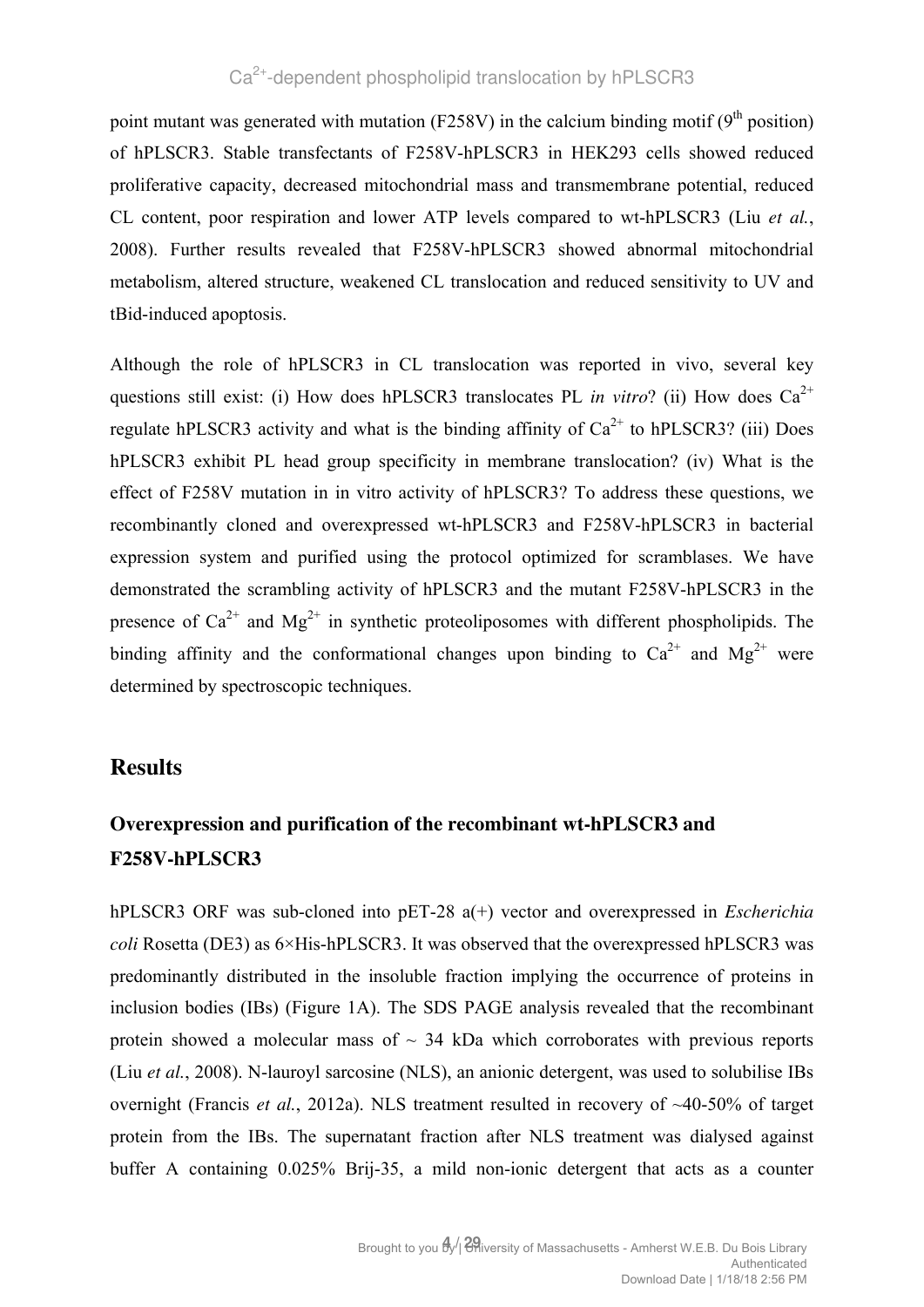## Ca<sup>2+</sup>-dependent phospholipid translocation by hPLSCR3

detergent for enhancing the stability of soluble hPLSCR3 (Francis and Gummadi, 2012). The dialysed supernatant was then loaded on to a  $Ni<sup>2+</sup>-NTA$  column and the bound protein was eluted with 250 mM imidazole. The final yield of 95% pure protein was  $\sim$ 1 mg/g cell mass (Figure 1B). The purified recombinant hPLSCR3 was further confirmed by Western blotting (Figure 1C). The molecular weight and the oligomeric state of the purified protein is established by size exclusion chromatography. From the elution volume (Ve) it was observed that the purified protein exists as monomer and the molecular weight is calculated to be 34.3 kDa (from standard plot) which corresponds to the theoretical molecular weight (Figure 1D). A multiple sequence alignment revealed that the 12 amino acids constituting the  $Ca^{2+}$  binding motif in scramblase family of proteins was highly conserved across species (Figure 1E). The amino acids at position 1, 3, 5, 9, 10 and 12 are highly conserved with positions 1,3 and 12 having charged amino acids and 5, 9, 10 with hydrophobic amino acids. The conserved amino acids have a dominant role in the  $Ca^{2+}$  binding ability of the protein and its biological function. Based on the previous reports, a point mutation, F258V resulted in diminished functional activity of hPLSCR3. F258V- hPLSCR3 was generated by site directed mutagenesis, overexpressed and purified as 6×His-F258V-hPLSCR3 in line with the abovementioned method and a final yield of about 1 mg/g cells was used for subsequent studies.

#### **Biochemical reconstitution and functional scramblase assay**

To determine whether hPLSCR3 is involved in scrambling of PLs across the bilayer in the presence of elevated levels of calcium, we reconstituted wt-hPLSCR3 and F258V-hPLSCR3 in to synthetic proteoliposomes and scramblase activity was initiated by the addition of  $Ca^{2+}$ or  $Mg^{2+}$  (Figure 2). A basic schematic of the scramblase assay was given in Figure S1. wt-hPLSCR3 exhibited a scrambling activity of about 10% against outside labelled NBD-PE vesicles selectively (Figure 2D) when compared to NBD-PS, NBD-PG and NBD-PC (Figure 2A-C). Scramblase activity performed in the presence of  $Mg^{2+}$  showed transbilayer movement of PLs similar to that of  $Ca^{2+}$  (Figure 2A-2D). The point mutant F258V-hPLSCR3 showed  $\sim$ 40% to  $\sim$ 50% decrease in scrambling activity compared to wt-hPLSCR3 for NBD-PE (Figure 2H) and negligible activity for NBD-PS, NBD-PG, and NBD-PC (Figure 2E-G). Statistical analysis for assay with outside labelled proteoliposomes revealed that wt-hPLSCR3 (Figure 3A) and F258V-hPLSCR3 (Figure 3B) showed significant translocation of NBD-PE when compared to other labelled phospholipids. Since, hPLSCR1 was shown to scramblase PLs, scramblase activity was also measured for inside lablelled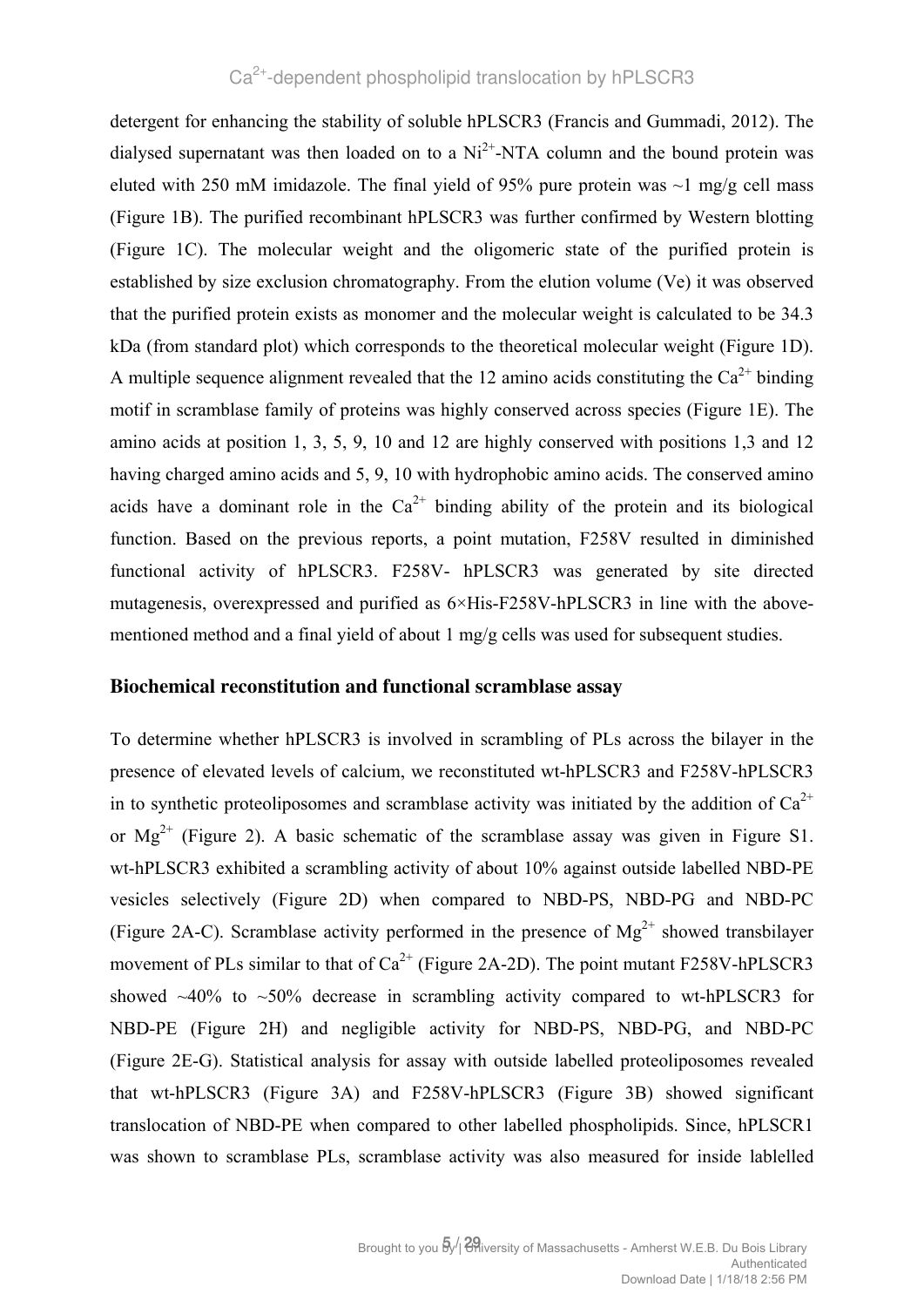vesicles. Assay with inside labelled proteoliposomes revealed that wt-hPLSCR3 sequestered ~11% and ~8% NBD-PE outside in the presence of  $Ca^{2+}$  and  $Mg^{2+}$  respectively. F258VhPLSCR3 mutant showed ~40% and 10% loss of activity in the presence of  $Ca^{2+}$  and  $Mg^{2+}$ respectively (Figure 3C).

#### **Intrinsic tryptophan fluorescence**

The intrinsic tryptophan fluorescence was measured to estimate the affinity of metal ions to hPLSCR3. Curve fitting was done for the fraction of ligand sites occupied  $[(F_0 - F)/(F_0 - F_{sat})]$ vs. ligand concentration using the one-site binding nonlinear regression analysis, where  $F_0$  is the maximum fluorescence in the absence of a ligand,  $F_{sat}$  is the maximum fluorescence at saturated ligand concentration, and F is the fluorescence at a particular ligand concentration. Dissociation constants  $(K_d)$  were determined by Scatchard plot using nonlinear curve fitting (Prism 5.0 GraphPad Prism Inc., San Diego, USA). wt-hPLSCR3 showed similar binding affinities for Ca<sup>2+</sup> and Mg<sup>2+</sup> with  $K_d$  values of 23.31 mM  $\pm$  1.90 mM and 20.98 mM  $\pm$ 1.55 mM respectively (Figure 4A, 4B). F258V-hPLSCR3 showed ~ 50% decrease in affinity for Ca<sup>2+</sup> and Mg<sup>2+</sup> compared to wt-hPLSCR3 with K<sub>d</sub> values of 54.85  $\pm$  4.12 mM and 77.76  $\pm$ 9.51 mM respectively (Figure 4C, 4D). The marked decrease in binding affinity for F258VhPLSCR3 compared to wt-hPLSCR3 revealed that the predicted  $Ca^{2+}$ -binding motif is indeed the  $Ca^{2+}$  binding site in the protein.

## **Far-UV CD spectroscopy**

Far-UV CD spectroscopy is done to further confirm the metal ion induced structural changes with hPLSCR3. It was observed that the apo form of the hPLSCR3 was characterized by two distinct minima at 208 and 220 nm, characteristic of a typical  $\alpha$  -helix conformational elements (Figure 5A and B) in a protein. In the presence of  $Ca^{2+}$  and  $Mg^{2+}$ , spectral changes were observed in the CD spectra of wt-hPLSCR3 with the intensities of the distinct minima decreasing (Figure 5A and B). F258V-hPLSCR3 showed a relatively small increase in β sheet like conformational elements with distinct minima at 215 nm (Figure 5C and D). These results indicate that hPLSCR3 undergoes similar conformational changes in the protein upon addition of  $Ca^{2+}$  and  $Mg^{2+}$ . These conformational changes could be vital for proper folding and functioning of the protein.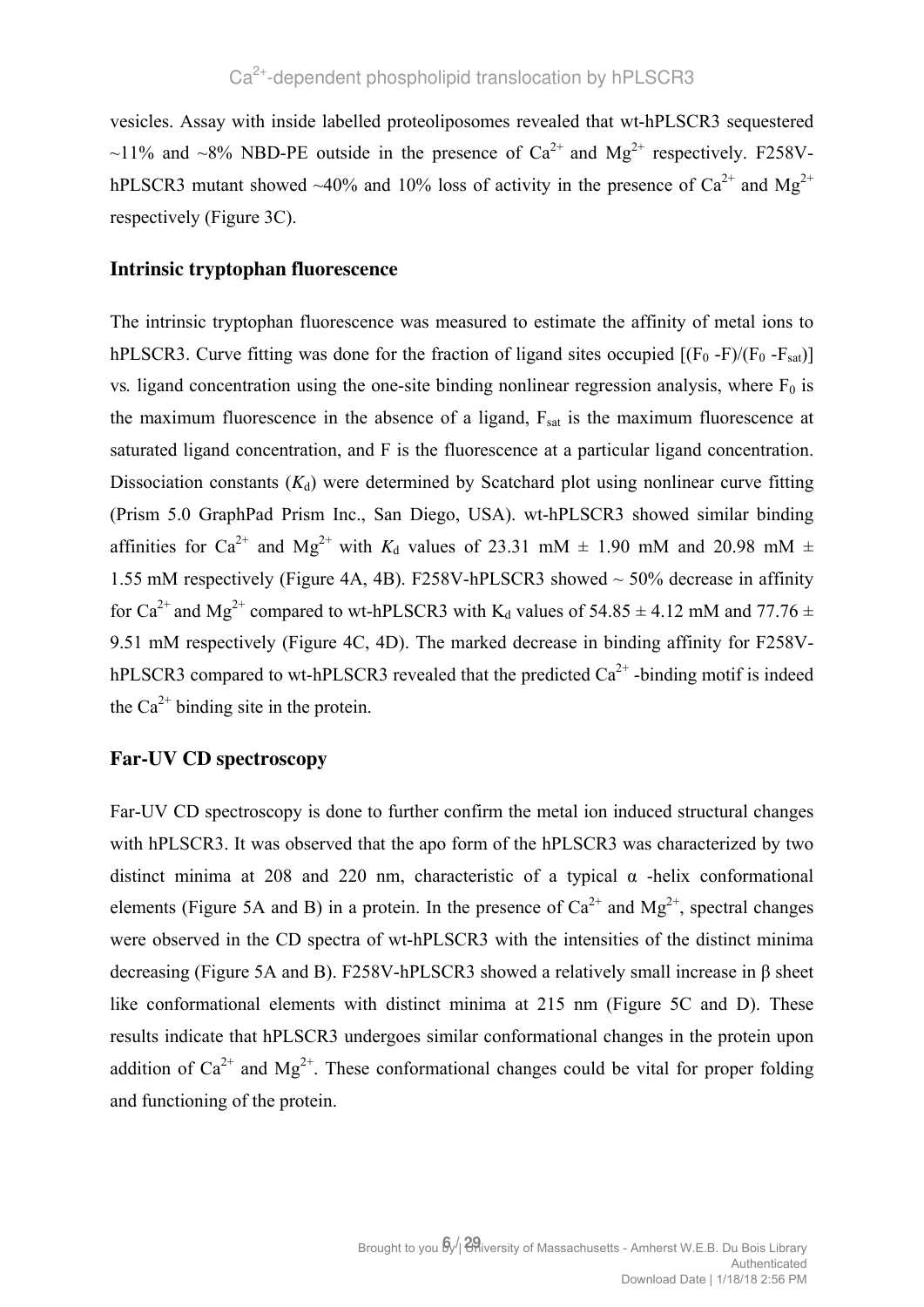## **Probing conformational (surface hydrophobicity) changes by 8-anilino-1 naphthalenesulfonic acid fluorescence**

8-Anilino-1-naphthalenesulfonic acid (ANS) is fluorescent only in a nonpolar environment, and its fluorescence is quenched in the presence of a polar environment (Daniel and Weber, 1966). Studies on the surface hydrophobicity changes provide valuable information on the conformation of the protein upon binding to protein complexes, metal ions, substrates etc (Cardamone and Puri, 1992, Alizadeh-Pasdar and Li-Chan, 2000). ANS was used to study metal ion-induced changes in the surface hydrophobicity of hPLSCR3. In Figure 6, trace a represents the fluorescence emission of the ANS protein complex in the absence of metal ions. In the presence of metal ions, enhanced ANS fluorescence was observed (Figure 6, traces b, c, and d). Binding of  $Ca^{2+}$  and  $Mg^{2+}$  induce local conformational changes altering the structure of hPLSCR3 leading to the exposure of hydrophobic residues for which binds to ANS resulting in an increase in fluorescence emission. F258V-hPLSCR3 showed similar ANS binding pattern as that of wt-hPLSCR3. Results reveal that even with reduced binding affinity, F258V-hPLSCR3 could still exhibit conformational change upon metal binding and expose hydrophobic residues to the surface. Exposure of hydrophobic residues to the surface could trigger interactions with other proteins or could induce oligomerization/aggregation of the protein.

## **Aggregation studies**

Increase in the absorption spectra at 360 nm denotes protein aggregation (Liu *et al.*, 2003). Since, metal ion induces exposure of hydrophobic patches to the surface that could lead to oligomerization of hPLSCR3, aggregation studies were performed. An increase in the absorbance at 360 nm upon addition of metal ions, with respect to time denotes aggregation of the protein. wt-hPLSCR3 and F258V-hPLSCR3, in the absence of metal ions, showed very low absorbance. When  $Ca^{2+}$  was added, the increase in absorbance was observed for both the proteins upon treatment with increasing concentrations of  $Ca^{2+}$  and was saturated at 30 mM (Figure 7A and B).  $Mg^{2+}$  induced aggregation was significantly less compared to  $Ca^{2+}$  in wt-hPSLCR3 and F258V-hPLSCR3 (Figure 7A and B). The increase in absorbance after a time period of 1200 s was monitored for different concentrations of metal ions and was observed that the aggregation of F258V-hPLSCR3 is similar to that of wt-hPLSCR3 at 1200 s. These results suggest that the aggregation potential of the protein remains unaffected by the mutation in the calcium-binding motif.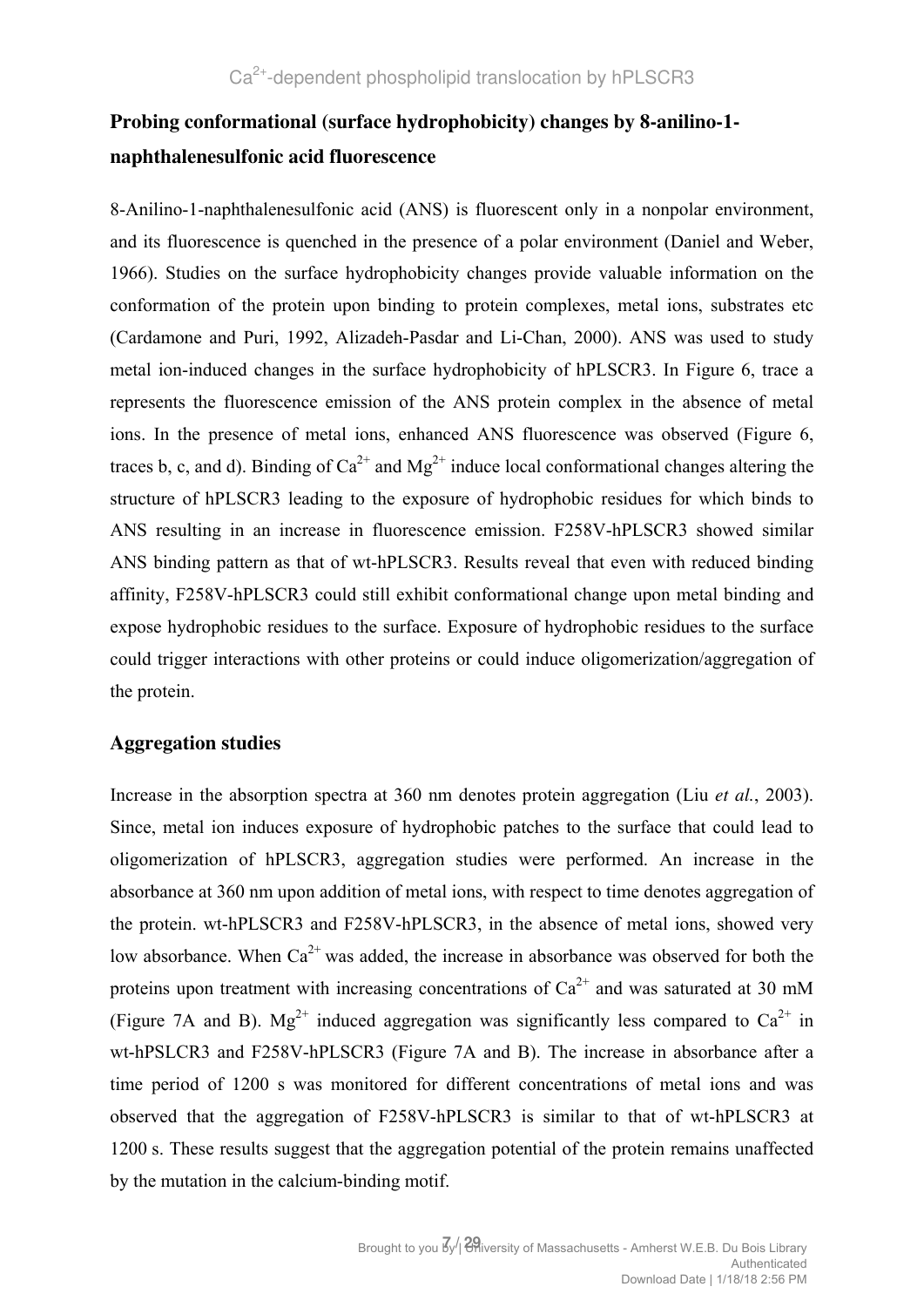## **Discussion**

This is the first report on the *in vitro* biochemical characterization of recombinant hPLSCR3. hPLSCR3 has gained interest in the past decade due to its central role in mitochondrial processes and the only member of scramblase family localized to mitochondria (Liu *et al.*, 2003). hPLSCR3 is involved in mitochondrial membrane biogenesis, mitochondrial apoptosis (intrinsic pathway) and translocates CL upon  $Ca^{2+}$  activation (Liu *et al.*, 2003, Van *et al.*, 2007, He *et al.*, 2007). Previous reports suggested that mutation of Phe<sup>258</sup> to Val in the calcium binding motif of hPLSCR3 (F258V-hPLSCR3) resulted in slower growth, reduced levels of mitochondrial mass, transmembrane potential, intracellular ATP and mitochondrial respiration (Liu *et al.*, 2003). Alternatively, mutation of Phe<sup>281</sup> in hPLSCR1 resulted in complete loss of metal binding and scramblase activity (Zhou *et al.*, 1998b). The relative difference in the point mutant of hPLSCR3 and hPLSCR1 could be either by (i) the mutant F258V-hPLSCR3 only diminished but did not abolish the functional activity of the protein or (ii) an alternate mechanism for CL exposure. Since F258V-hPLSCR3 did not show complete loss of activity in cell lines, it is important to know whether hPLSCR3 really does scrambling of phospholipids *in vitro*. If it does, it will be important to study the PL specificity and metal-ion binding. These unknown queries intrigued us to study its biochemical features. In this study, we have purified recombinant wt-hPLSCR3 and a calcium binding mutant, F258V-hPLSCR3 to homogeneity and performed functional and structural studies.

#### **Functional assay**

#### **Activity**

Scramblases are calcium dependent translocators of PLs between the lipid bilayer. In order to measure the functional activity of the protein, assays were performed either with inside or outside labelled proteoliposomes and not with symmetrical labelled, since scramblases accelerate bidirectional scrambling of PLs, the net change in fluorescence becomes negligible in symmetrical labelling. In case of outside labelled vesicles, the NBD-PLs were incorporated in the outer leaflet of the bilayer (Supplementary Figure S1B). Upon dithionite addition (membrane impermeable quencher), NBD-PLs on the outer leaflet of liposomes and proteoliposomes incubated with EDTA were quenched, leading to a decrease in 80% of fluorescence. In case of proteoliposomes with  $Ca^{2+}$ , the incorporated protein translocates the NBD-PLs from outer to inner leaflet, protecting from dithionite thereby retaining the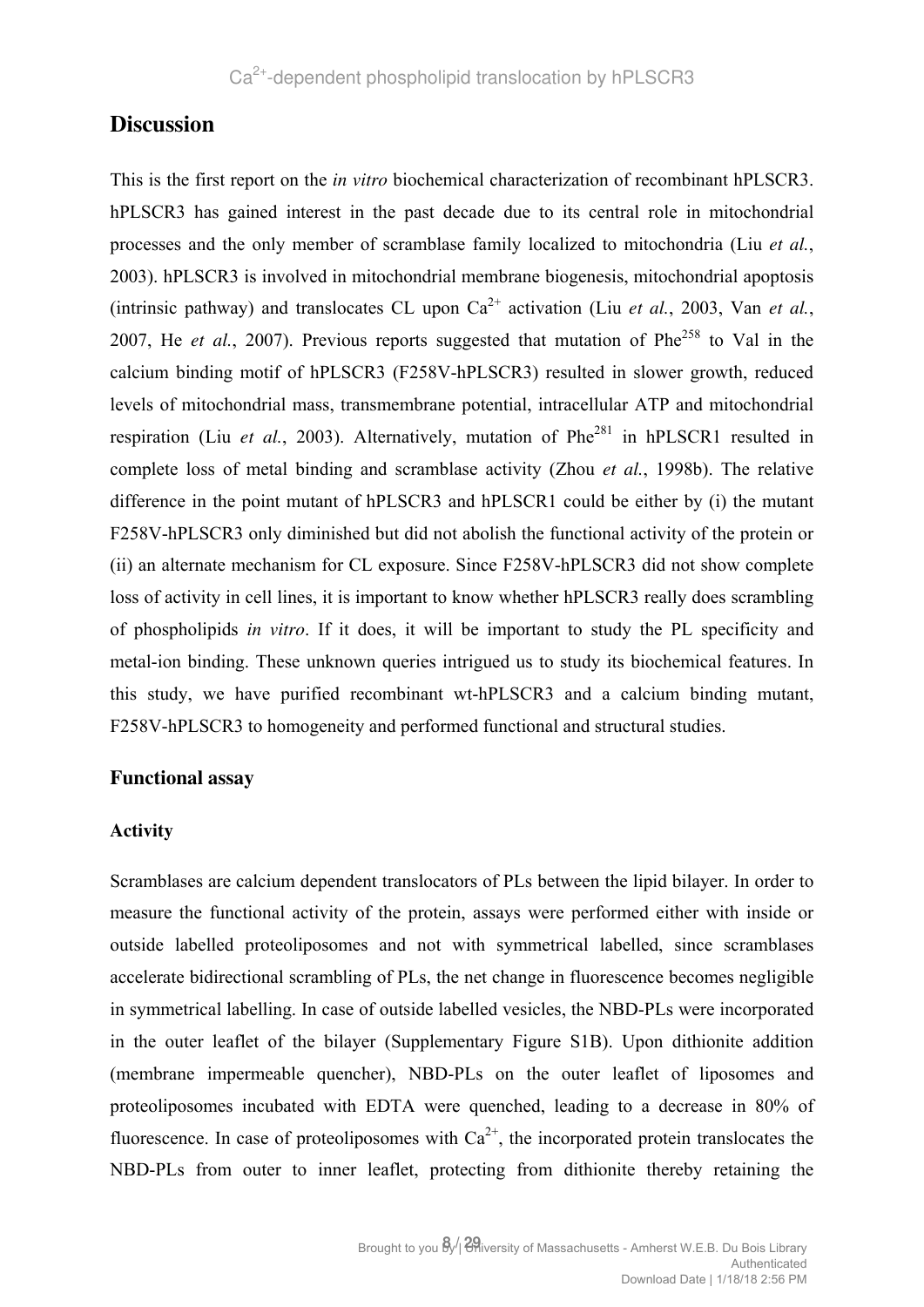## Ca2+-dependent phospholipid translocation by hPLSCR3

fluorescence. Since scramblases translocate bidirectionally, some of the translocated NBD-PLs were flipped back to the outer leaflet to be quenched by dithionite, resulting in further loss of fluorescence. Hence in total ~60-70% of fluorescence is lost (Figure S1D). The fluorescence values after dithionite addition were normalized and the difference in residual fluorescence between  $Ca^{2+}$  treated proteoliposomes and that of EDTA treated proteoliposomes were represented as the activity of scramblase.

In case of inside labelled vesicles, ~40 % of NBD-PLs were incorporated in the inner leaflet of the bilayer and the rest were quenched on dithionite addition during reconstitution (Figure S1A). In case of liposomes and proteoliposomes with EDTA dithionite addition results in  $\sim$ 15-20% loss in fluorescence and in case of proteoliposomes with Ca<sup>2+</sup>, the activated scramblase translocates the NBD-PLs from inner leaflet to the outer leaflet resulting in further loss of fluorescence  $(\sim 25-40\%)$  by dithionite during the assay time. A maximum difference of only 20% loss in fluorescence is observed because the reconstituted scramblase back flipped the translocated NBD-PLs from outer to inner leaflet preventing the quenching (Figure S1C).

Scramblase disrupts the asymmetry of the bilayer by scrambling of PLs between two leaflets of the membrane. No reports have shown that scramblases are involved in promoting equilibrium or symmetry of the PLs in the membrane bilayer. Theoretical expectation of 50% scramblase activity by complete equilibration of NBD-PLs between the bilayer was not achieved. The obtained activity of  $~10\%$  is in accordance with previous reports, where recombinant hPLSCR1 showed ~5% to 18% translocation (Zhou *et al.*, 1998, Francis *et al.*, 2012, Shettihalli and Gummadi, 2013) and recombinant hPLSCR4 showed  $\sim$ 10% translocation of phospholipids (Francis and Gummadi, 2012) .Translocation of NBD-PL increased with increasing protein/lipid ratio but never achieves 50% (Bassé *et al.*, 1996). The reduced activity is a reflection of one-third of the protein being reconstituted in to proteoliposomes have inward facing  $Ca^{2+}$  binding site, and cannot be activated by external  $Ca<sup>2+</sup>$  and also as a result of back flipping of translocated NBD-PLs. The reduced activity is also a reflection of one-third of the protein being reconstituted in to proteoliposomes have inward facing  $Ca^{2+}$  binding site, and cannot be activated by external  $Ca^{2+}$ .

Mitochondrial outer membrane has 54% PC, 29% PE, 2% PS and 1% CL and the inner membrane has 40% PC, 34% PE, 3% PS and 18% CL (Daum and Vance, 1997). The labelled form of predominant PLs present in mitochondria viz. NBD-PC, NBD-PS, NBD-PG and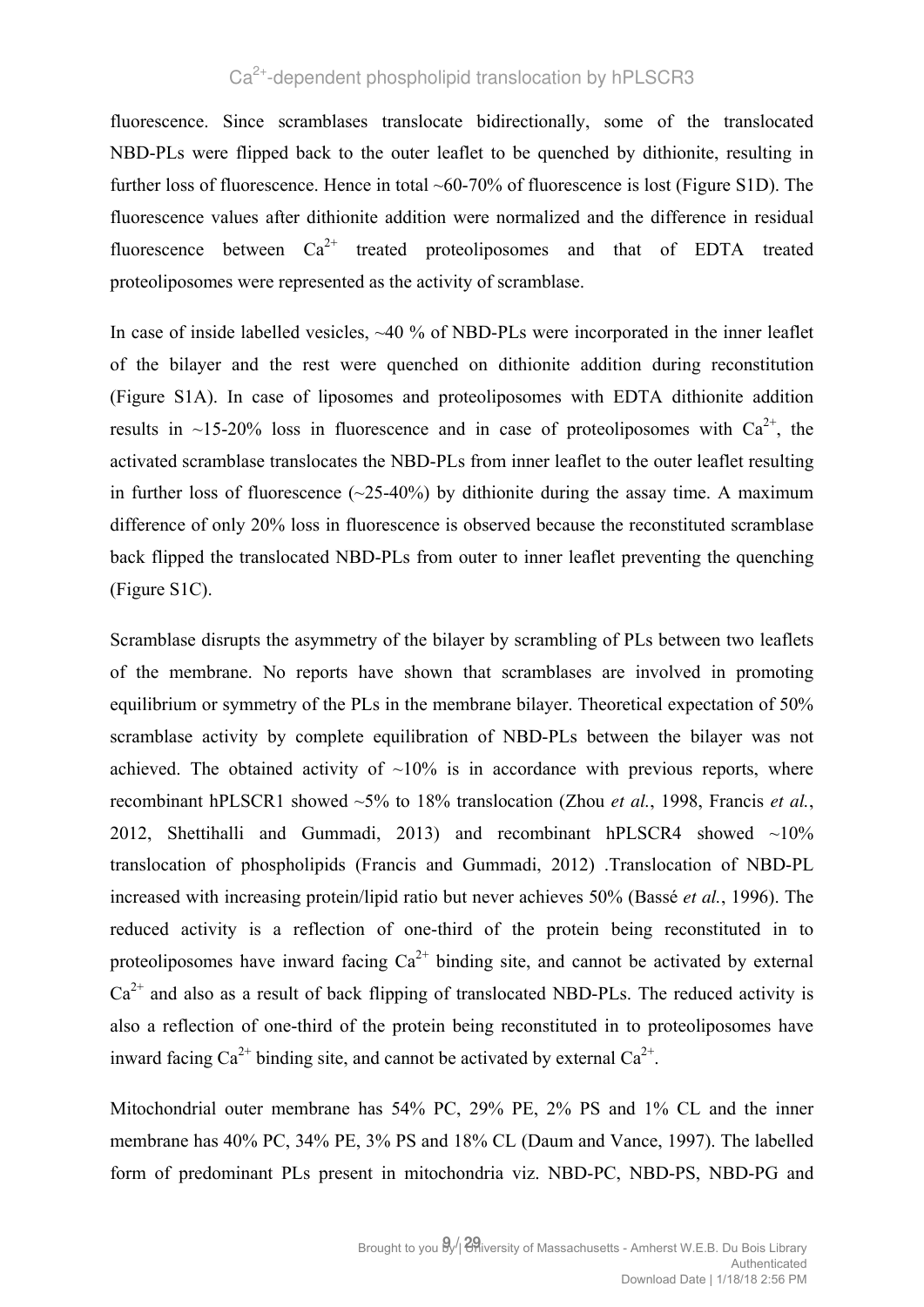## Ca<sup>2+</sup>-dependent phospholipid translocation by hPLSCR3

NBD-PE were chosen for assaying for scramblase activity. NBD labelled PLs are chosen since the functions of proteins involved in translocation and flip-flop of various lipid species are unperturbed by these exogenously added labelled lipids (Chattopadhyay, 1990). Moreover, NBD as a fluorophore does not interfere with PLs flip-flop and hence been extensively used in translocation studies as a tool to measure scramblase activity (McIntyre and Sleight, 1991, Angeletti and Nichols, 1998, Ploier and Menon, 2016). Spectroscopic studies of various NBD labelled lipids in model and biological membranes from previous studies revealed that these labelled lipids gets incorporated at appropriate positions in the membranes thereby replicating the bilayer (Balch *et al.*, 1994). The translocation studies with NBD-PLs revealed that hPLSCR3 is head-group specific in translocation. Hence, scramblase assay with NBD-PC, NBD-PE, NBD-PS and NBD-PG were performed.

wt-hPLSCR3 specifically translocated PE compared to PS, PC and PG unlike hPLSCR 1 and 4 which showed head group non-specific scramblase activity (Francis and Gummadi, 2012, Francis *et al.*, 2012a, Rayala *et al.*, 2014) and a 50% loss of activity was observed in the mutant F258V-hPLSCR3. Several reports exist on the overlapping functions of PE and CL in the mitochondrial membrane (Joshi *et al.*, 2012, Böttinger *et al.*, 2012). These two non-bilayer forming phospholipids play vital roles in maintaining mitochondrial morphology, membrane potential and fusion. Though cells lacking CL or PE were viable, loss of both the phospholipids is lethal, suggesting that PE and CL could be compensated for each other and are essential to the mitochondrial function(Joshi *et al.*, 2012). The reason for the preference of hPLSCR3 towards PE and CL is not yet certain and should be further investigated.

#### **Metal-ion binding**

Intrinsic tryptophan fluorescence studies were performed to understand the metal ion binding properties of hPLSCR3. Interestingly, our results revealed that  $Ca^{2+}$  exhibited affinity to wt-hPLSCR3 (23.31 mM  $\pm$  1.90 mM) similar to that of hPLSCR1 (25.4  $\pm$  2.6 mM), whereas  $\text{Me}^{2+}$  (20.98 mM  $\pm$  1.55 mM) exhibited similar affinity as that of Ca<sup>2+</sup> to wt-hPLSCR3 but higher than that of hPLSCR1 (151.8 mM  $\pm$  31.0 mM (Rayala *et al.*, 2014). The results incongruous to our previous study where the calcium binding peptide of wt-hPLSCR3 exhibited significantly more affinity to  $Ca^{2+}$  than to  $Mg^{2+}$  (Sahu *et al.*, 2009) suggesting a possible  $Mg^{2+}$  binding site apart from the  $Ca^{2+}$  binding motif. While the peptides could be used as tools to study the biochemical properties of specific motifs, the results might not be consistent with the native proteins. The calcium binding mutant, F258V-hPLSCR3 exhibited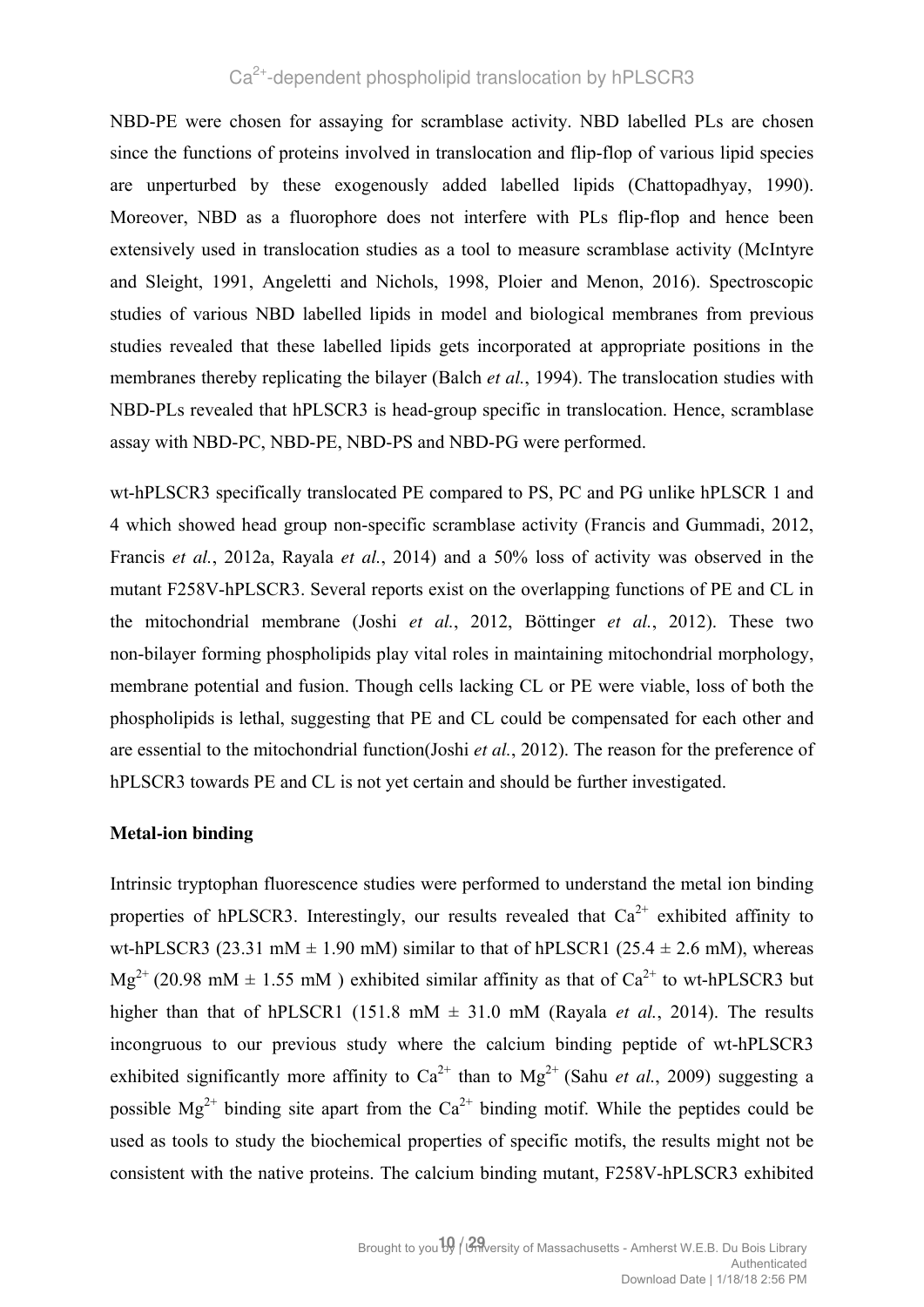a three-fold reduction in the binding affinity to  $Ca^{2+}$  and around four-fold reduction in the binding affinity to  $Mg^{2+}$  when compared to wt-hPLSCR3. The calcium binding affinities of wt-hPLSCR3 were similar to hPLSCR1 and slightly higher than that of hPLSCR4 (Sahu *et al.*, 2009, Francis and Gummadi, 2012) thereby implying that the underlying functional mechanism of the three proteins might be similar.

The concentration of  $Ca^{2+}$  is 10-100 nM within cells and 2 mM in blood (BNID: 100130, 110746 and 11136) and that of  $Mg^{2+}$  is 0.5 mM and 1 mM (BNID: 104983, 100770 and 101953) respectively (Milo *et al.*, 2010). The intracellular  $Ca^{2+}$  concentration increases by 1000-fold on certain cellular conditions such as cell injury and apoptosis. An increase in intracellular  $Ca^{2+}$  due to cell injury or apoptosis causes rapid bidirectional movement of phospholipids between leaflets in plasma membrane mediated by hPLSCRs (Zhao *et al.*, 1998a). The affinity for  $Ca^{2+}$  in the concentration range of mM prominently reveals that the protein is functionally active upon calcium binding at such high concentration as seen in previous reports where recombinant hPLSCR1 sequestered ~10 % NBD-PC in presence of 1-10 mM  $Ca^{2+}$  and only  $\approx$ 2-6% of NBD-PC were sequestered in presence of 0.001-0.1 mM Ca2+ (Zhou *et al.*, 1998a). Therefore these affinity values obtained *in vitro* suggest that the hPLSCR3 becomes functionally active under cellular conditions like injury and apoptosis, otherwise only basal level of scrambling is observed.

The  $Ca^{2+}$  binding motif in hPLSCR3, <sup>250</sup>DADDFGLQFPLD<sup>261</sup> (IV in Figure 1D) is highly conserved among the scramblase family across species. The novel scramblase-like  $Ca^{2+}$ binding motif differs from the classical EF type 2 signature sequence 'D-{W}-[DNS]- {ILVFYW}-[DENSTG]-[DNQGHRK]-{GP)-[LIVMC]-[DENQSTAGC]-x(2)-[DE]-

[LIVMFYW]' (PROSITE accession no. PS00018) by the presence of a phenylalanine at position 9. Mutation studies in the  $Ca^{2+}$  binding motif of hPLSCR1 revealed that alanine substitution at Asp <sup>275</sup> and Phe <sup>281</sup> resulted in 100% loss of scramblase activity *in vitro*  (Zhou *et al.*, 1998b). The corresponding amino acid in wt-hPLSCR3, Phe<sup>258</sup> mutated to Val and over expressed in HEK293 cells resulted in impaired mitochondrial processes. Our results collectively indicate that F258V-hPLSCR3 diminished but not abolished the metal binding ability and scramblase activity. The observed results corroborates with the *in-vivo* studies reported previously. Hence Phe<sup>258</sup> might play a supporting role in the octahedral co-ordination of  $Ca^{2+}$ , whereas Asp<sup>250</sup>, Asp<sup>252</sup>, Asp<sup>261</sup> might be crucial for  $Ca^{2+}$  binding. Mutations in the aspartate at position 1, 3 and 12 might directly affect the  $Ca^{2+}$  binding to protein which should be investigated.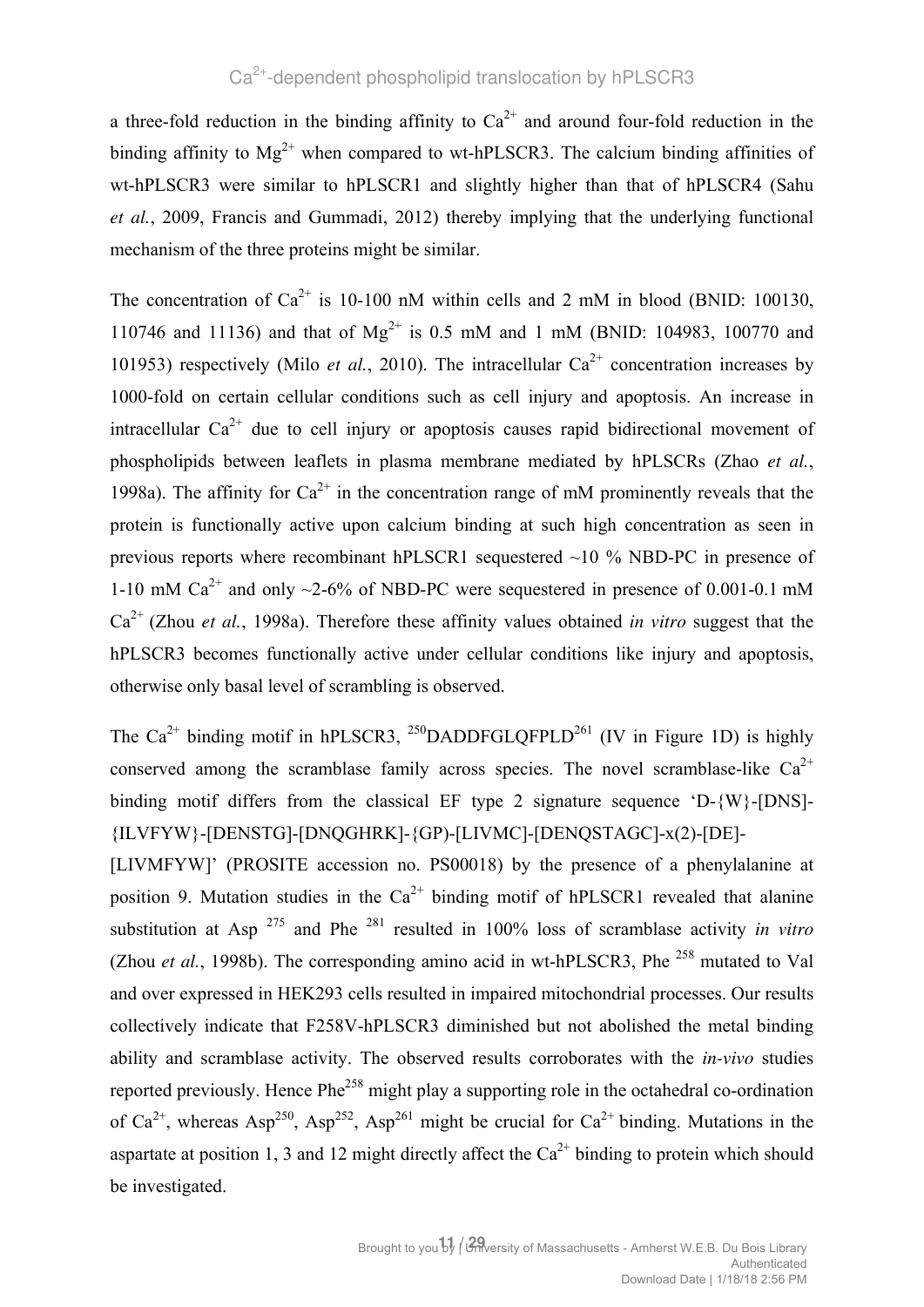## **Surface hydrophobicity**

Circular dichroism studies revealed that the wt-hPLSCR3 exhibited similar CD signature to hPLSCR1 (Francis *et al.*, 2012a).  $Ca^{2+}$  and  $Mg^{2+}$  binding did not affect the secondary structure of both wt-hPLSCR3 and F258V-hPLSCR3.  $Ca^{2+}$  and  $Mg^{2+}$  binding mediated local conformational changes exposing the hydrophobic core was probed by ANS. Both wt-hPSLCR3 and F258V-hPLSCR3 with  $Ca^{2+}$  and  $Mg^{2+}$  underwent local conformational changes and resulted in an increase of surface hydrophobicity similar to the observations made for hPLSCR1, hPLSCR2 and hPLSCR4 (Francis and Gummadi, 2012, Rayala *et al.*, 2014).

## **Aggregation**

Changes in surface hydrophobicity upon metal ion binding might result in protein-protein interactions or oligomerization of the protein (Tyedmers *et al.*, 2010). Both wt-hPLSCR3 and F258V-hPLSCR3 underwent aggregation upon  $Ca^{2+}$  and  $Mg^{2+}$  binding similar to hPLSCR1 where proline-rich domain (PRD) of hPLSCR1 was responsible for oligomerization mediated scramblase activity (Rayala *et al.*, 2014). Hence, we strongly suggest that WT-hPLSCR3 could also oligomerize in the presence of  $Ca^{2+}$  and their functional mechanism might be similar. Studies on the oligomerization of hPLSCR3 could lead to a better understanding of the functional mechanism of the scramblase proteins.

To conclude, this is the first report on  $Ca^{2+}$  induced translocation of phospholipids by hPLSCR3. Apart from CL, hPLSCR3 was found to exhibit specificity towards amino phospholipids, PE over other phospholipids unlike hPLSCR1 which did not show any head group preference. Metal ion-induced conformational studies revealed that hPLSCR3 binds weakly to  $Ca^{2+}$  that triggers changes to surface hydrophobicity and aggregation which is essential for the functioning of the protein. A functionally inactive mutant F258V-hPLSCR3, showed loss of PL translocation activity, reduced binding affinity to metal ions, but exhibited metal ion induced surface hydrophobicity changes and aggregation. Further studies on the unique specificity of hPLSCR3 for CL, PE and PS, oligomerization, mitochondrial localization, and interaction with other mitochondrial proteins might lead to novel insights on the unique functional characteristics of this protein.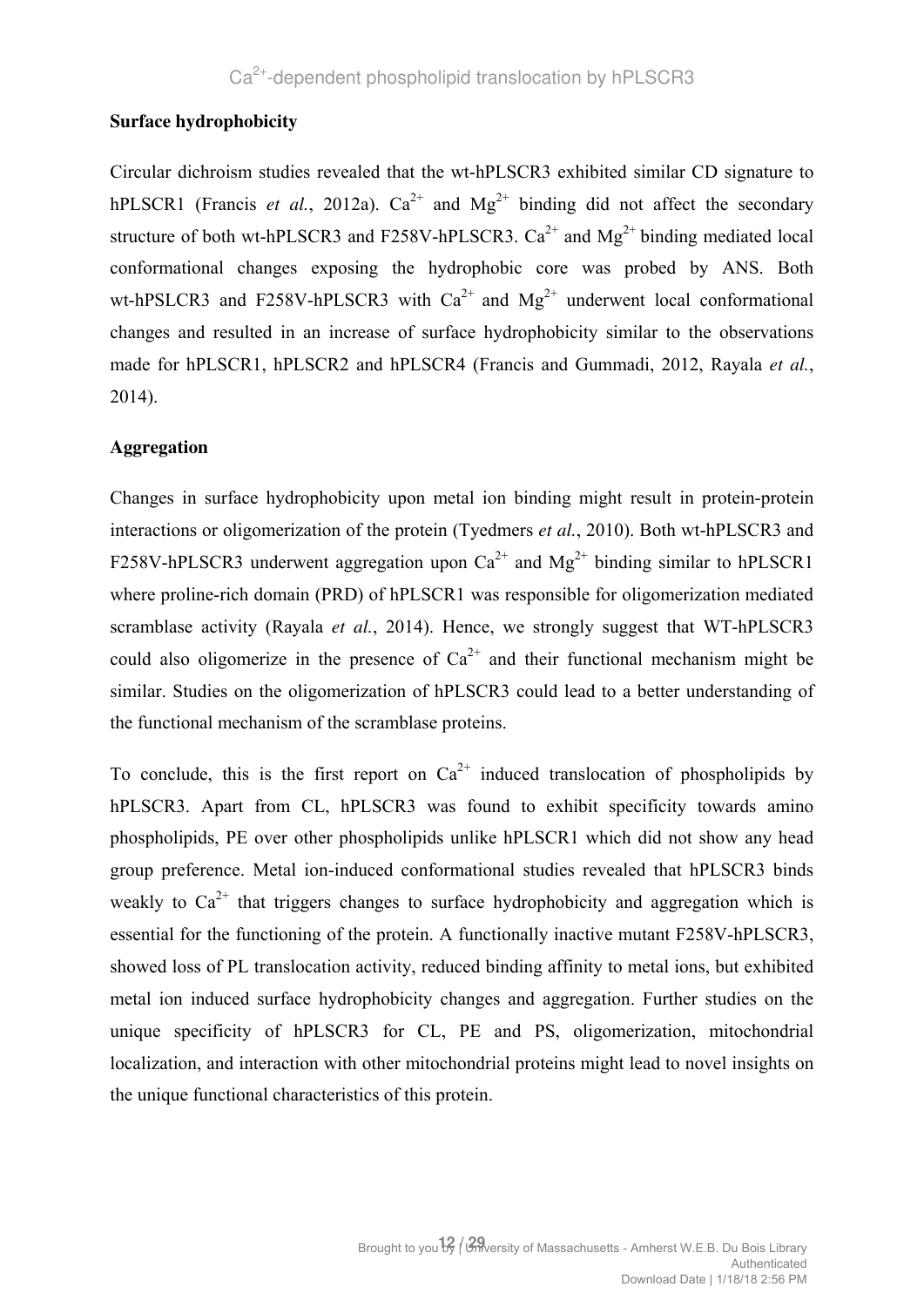## **Materials and methods**

## **Materials**

N-lauryl sarcosine (NLS), egg phosphatidylcholine (egg PC), phosphatidylserine (PS), molecular biology-grade CaCl<sub>2</sub> and phenyl methane sulfonyl fluoride (PMSF) were obtained from Sigma (USA); *E. coli* DH5 α and *E. coli* Rosetta (DE3) strains were obtained from ATCC (USA). The cDNA of hPLSCR3 was purchased from plasmid repository DNASU (clone ID: HsCD00045430; Arizona, USA) (Cormier *et al.*, 2010, 2011, Seiler *et al.*, 2014) and pET-28 a(+) was obtained from Novagen (USA). Fluorescent-labelled lipids, 7-nitrobenz-2-oxa-1,3-diazol-4-yl-phosphatidyl choline (NBD-PC), 7-nitrobenz-2-oxa-1,3-diazol-4-ylphosphatidylserine (NBD-PS), 7-nitrobenz-2-oxa-1,3-diazol-4-yl-phosphatidyl glycerol (NBD-PG) and 7-nitrobenz-2-oxa-1,3-diazol-4-yl-phosphatidylethanolamine (NBD-PE) were purchased from Avanti Polar Lipids, Inc. (USA). SM2 Bio-Beads and protein molecular weight markers were obtained from BioRad,  $(USA)$ . The Ni<sup>2+</sup>-NTA matrix was purchased from Qiagen (USA). Kanamycin, chloramphenicol, dithiothreitol (DTT), molecular biology grade sodium chloride (NaCl), tris(hydroxymethyl) aminomethane, isopropyl β-D-1 thiogalactopyranoside (IPTG), ethylene diamine tetraacetic acid (EDTA), and other routine chemicals were purchased from Himedia (India).

## **Plasmid construction**

hPLSCR3 (UNIPROT Accession number: Q9NRY6) ORF was directionally cloned between the NheI and BamHI sites of the  $pET-28$  a(+) expression vector maintaining the reading frame. The ORF was amplified using forward primer 5′-CGG CTA GCC GTA TGG CAG GCT ACT TGC CCC-3 ′ and reverse primer 5′-CGG GAT CCC GCT AAC TGG TGA CGG CAG AGG-3′ containing NdeI and BamHI sites, respectively. PCR-amplified product was then digested with NdeI and BamHI and ligated into  $pET-28$  a(+) vector. The cloned insert was further verified by sequencing. Site-directed mutagenesis was generated using forward primer 5'-TGG CCT ACA GGT CCC GCT GGA CC-3' and reverse primer 5'-CAG CGG GAC CTG TAG GCC AAA GTC ATC-3', and presence of the mutation was confirmed by sequencing.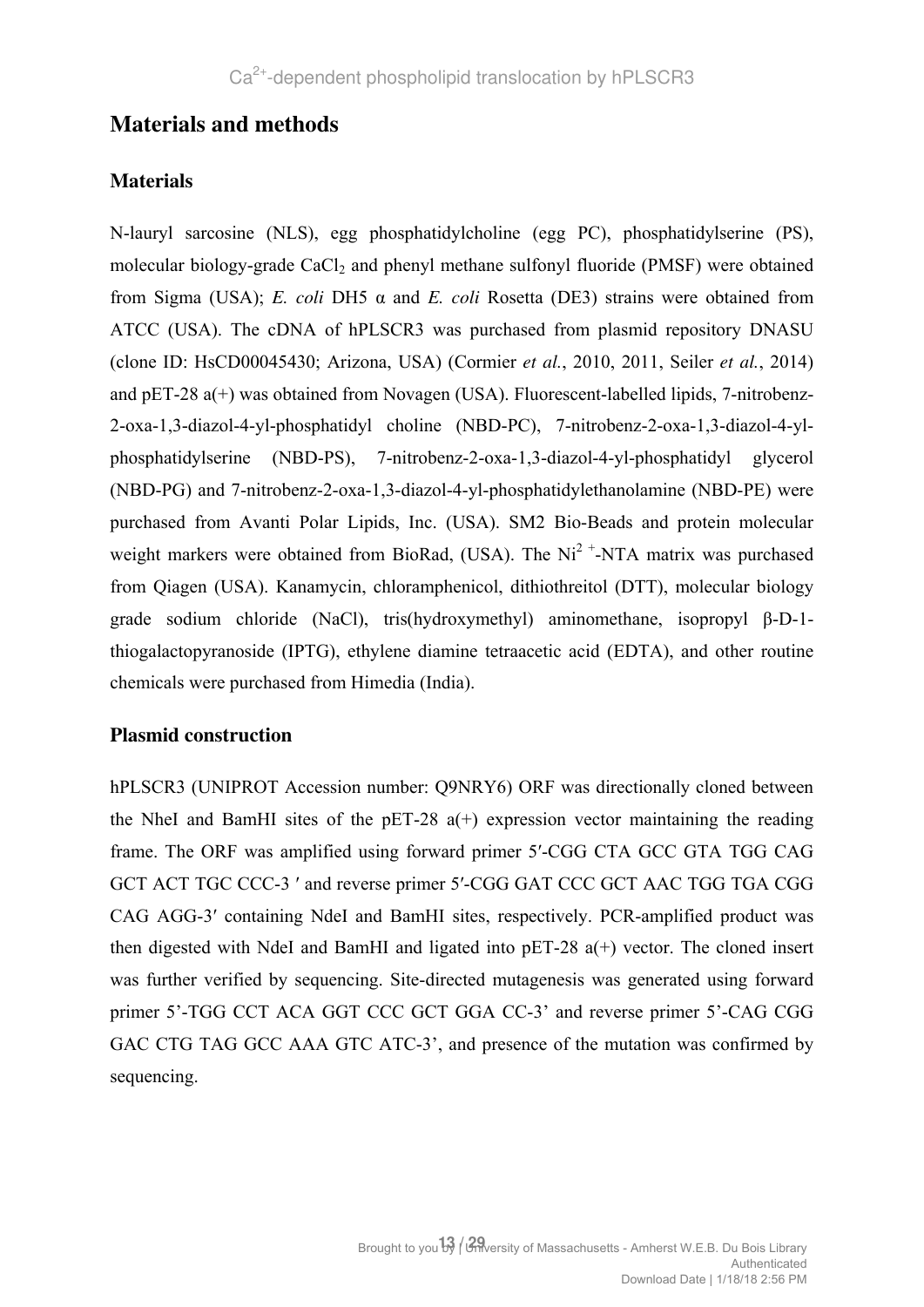#### **Overexpression of the recombinant wt-hPLSCR3 and F258V-hPLSCR3**

Transformation of the wt-hPLSCR3-pET-28 a(+) and F258V-hPLSCR3 plasmids into the *E. coli* Rosetta (DE3) strain was performed by heat shock method. The transformants were then selected on an LB agar plate containing 50 μg/ml kanamycin and 35 μg/ml chloramphenicol. A single colony was then inoculated into the LB broth containing 50 μg/ml kanamycin and 35 μg/ml chloramphenicol and was grown at 37 $\degree$ C and 180 rpm until A<sub>600</sub> reached  $\sim$  0.6-0.8. The cells were then induced with 0.3 mM IPTG, and were maintained at 37°C and 180 rpm for 6 h. Induced cells (1 g) were harvested by centrifugation at 4°C for 5 min at 8500 *g* and resuspended in 10 ml buffer containing 20 mM Tris-HCl (pH 7.4), 200 mM NaCl, 1 mM PMSF, 1 mM EDTA, and 1 mM DTT. The cell suspension was then subjected to ultrasonication for 4 min (4 s on/4 s off) at 30% amplitude. The soluble and insoluble fractions were separated by centrifugation at 4°C for 20 min at 16 000 *g* and the protein expression was analyzed on 12% SDS-PAGE.

#### **Purification of 6× His tag-wt-hPLSCR3**

The insoluble fraction was resuspended in 10 ml of buffer A (20 mM Tris-HCl (pH 7.4), 200 mM NaCl) with 0.3% (v/v) NLS as described earlier (Francis *et al.*, 2012a). The suspension was agitated for 16 h at 110 rpm at 16 °C followed by centrifugation at 16 000 *g*  for 15 min at 4 $\degree$ C. Subsequently, in buffer A, NLS was replaced with 0.025 $\%$  (w/v) Brij-35 (buffer B) in further steps of purification. The supernatant was then subjected to dialysis with 10-kDa cut-off membrane against buffer B, with three buffer changes every 12 h. Absorbance at 215 nm was used to determine the amount of the residual NLS present after dialysis (Burgess, 1996, Francis *et al.*, 2012a). The protein solution was then loaded onto a Ni-NTA column, equilibrated with buffer containing 20 mM Tris-HCl (pH 7.4) and 200 mM NaCl, before use. Binding was carried out for 3 h at 4°C, and the protein was finally eluted out with buffer B containing 250 mM imidazole. The eluted protein was then repeatedly dialyzed against buffer B to completely remove the imidazole. The purification of the F258V mutant of hPLSCR3 was done similarly as described above. The expressed and purified proteins were confirmed by western blotting with anti-PLSCR3 antibody (SC68123, Santacruz, USA).

#### **Size-exclusion chromatography**

The purified protein was subjected to size-exclusion fast protein liquid chromatography (FPLC) using a Superdex-200 column. Total column volume was 120 ml, with a void volume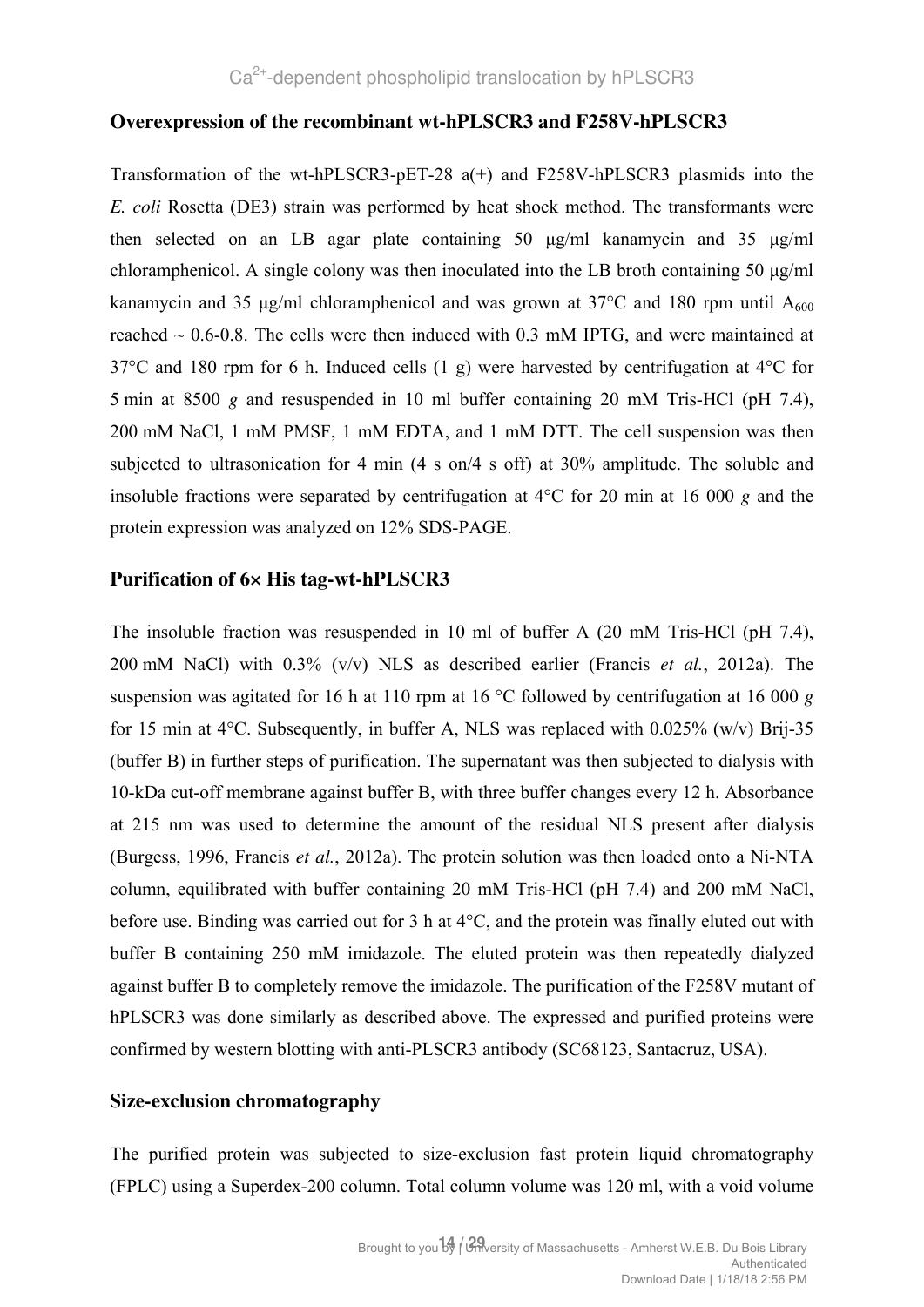(Vo) of 35.19 ml. The elution was carried out using buffer B with a flow rate of 0.75 ml/min. Protein standards were used to calibrate the column. From the standard plot, the approximate molecular weight of the purified protein was determined using the elution volumes (Ve).

#### **Reconstitution of hPLSCR3 into proteoliposomes**

hPLSCR3 was reconstituted into outside labelled and inside labelled proteoliposomes containing exogenous PLs (10% PS and 90% PC) at 4.5 μmol of total PLs as previously described (McIntyre and Sleight, 1991, Bassé *et al.*, 1996, Francis and Gummadi, 2012).

#### **Outside labelling**

Briefly, egg PC and PS were dried under  $N_2$ , then solubilized in 10 mM HEPES/NaOH (hydroxyethyl-1-piperazine ethanesulfonic acid/sodium hydroxide), pH 7.5, 100 mM NaCl, and 1% (w/v) Triton X-100, and 100 μg of wt-hPLSCR3 or F258V-hPLSCR3 were added. The detergent was slowly removed using SM2 Biobeads. Similarly, liposomes were prepared following the same procedure without wt-hPLSCR3 and F258V- hPLSCR3. The liposomes and proteoliposomes were collected by ultracentrifugation using an MLA130 rotor in Optima Max-XP tabletop centrifuge (Beckman Coulter ultracentrifuge, USA) and washed 3 times by centrifuging at 2,30,000 *g* for 30 min with the assay buffer (10 mM HEPES/NaOH, pH 7.5, and 100 mM NaCl). The vesicles were extruded using a 0.1 μm polycarbonate membrane filter to make uniform sized unilamellar vesicles. After extrusion, liposomes and proteoliposomes were labelled with 0.3 mol% of NBD-PLs (Avanti Polar Lipids, USA) to form outside labelled vesicles (Figure S1B).

#### **Inside labelling**

Egg PC, PS and NBD-PLs were dried under  $N_2$ , then solubilized in 10 mM HEPES/NaOH pH 7.5, 100 mM NaCl, and 1% (w/v) Triton X-100, and 100 μg of wt- hPLSCR3 or F258VhPLSCR3 were added. The detergent was slowly removed using SM2 Biobeads. Similarly, liposomes were prepared following the same procedure without wt-hPLSCR3 and F258VhPLSCR3. The liposomes and proteoliposomes were collected by ultracentrifugation and washed 3 times by centrifuging at 2,30,000 *g* for 30 min with the assay buffer (10 mM HEPES/NaOH, pH 7.5, and 100 mM NaCl). The vesicles were extruded using a 0.1 μm polycarbonate membrane filter to make uniform sized unilamellar vesicles. After extrusion, 20 mM sodium dithionite, a membrane impermeable quencher was added to irreversibly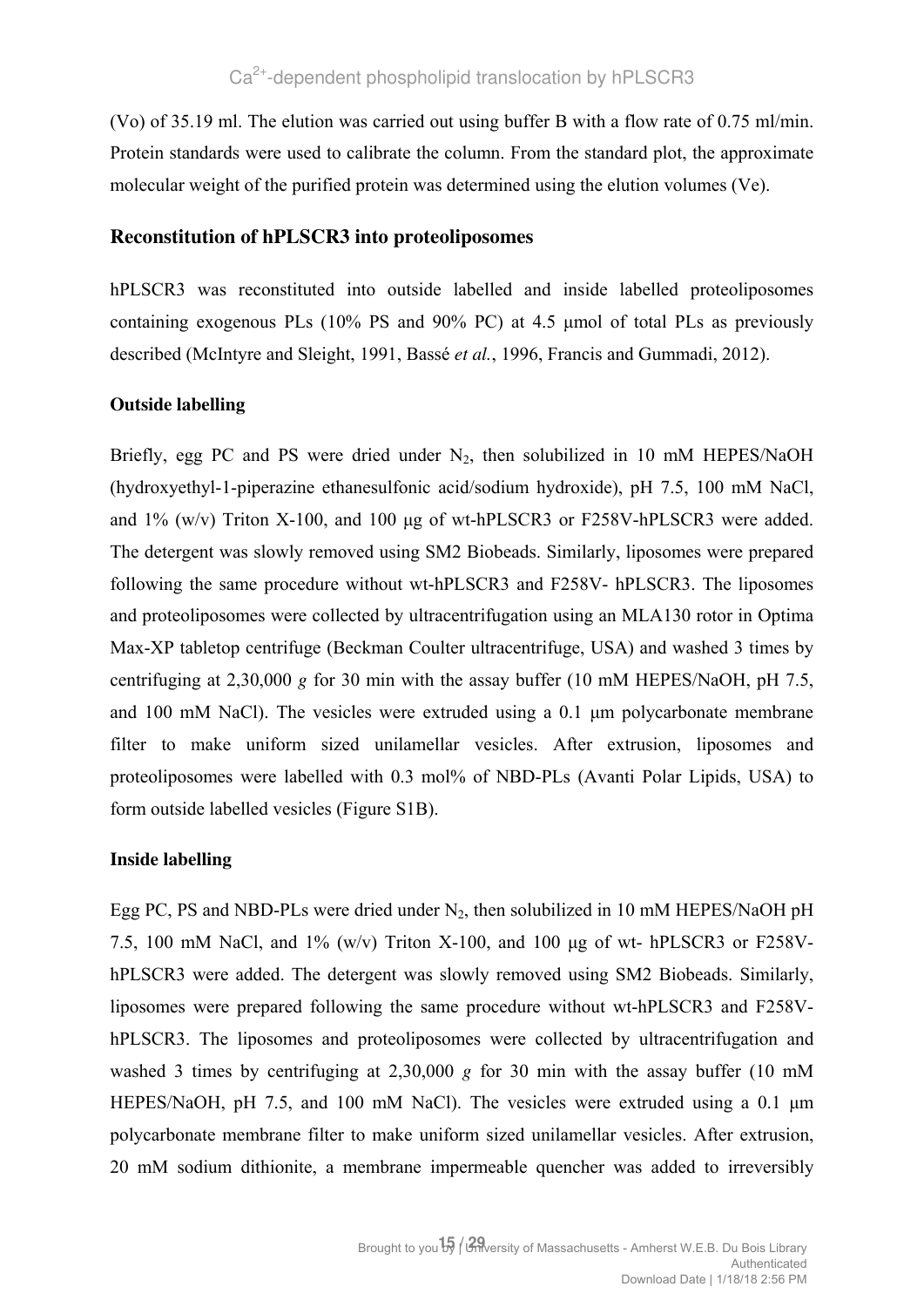quench the fluorescent lipids in the outer leaflet to create inside labelled vesicles. The inside labelled vesicles were further washed with the assay buffer twice (Supplementary Figure S1A).

## **Scramblase assay**

Scramblase activity was measured for outside-labelled  $\&$  inside labelled proteoliposomes (Scheme described in Figure S1). Briefly, proteoliposomes containing NBD-PLs were incubated for 4 h at 37°C in 10 mM HEPES/NaOH (pH 7.5), 100 mM NaCl in the presence of 3 mM  $Ca^{2+}$ , 3 mM  $Me^{2+}$  or 3 mM EDTA and was transferred to a stirred spectrofluorometer (Perkin Elmer LS-55). Sample fluorescence (excitation 470 nm and emission 532 nm) was monitored continuously at 25 °C with constant low-speed stirring and slit widths of 10 nm (excitation) and 10 nm (emission). Fluorescence was recorded continuously for 600 s in a spectrofluorometer. After 200 s, freshly prepared 20 mM dithionite (in 1 M Tris Base pH-11.6) was added. Fluorescence was monitored for the next 400 s. The difference between the non-quenchable fluorescence observed in the presence of metal ions and EDTA was attributed to the metal ions -induced scrambling of NBD-PLs.

Scramblase activity was calculated as:

Outside labelling: Scramblase activity (% NBD-PL translocated) =  $F_{metal-ion} - F_{EDTA}$ ,

Inside labelling: Scramblase activity (% NBD-PL translocated) =  $F_{EDTA} - F_{metal-ion}$ ,

where  $F_{\text{metal-ion}}$  is the relative fluorescence intensity in the presence of metal ions and  $F_{\text{EDTA}}$  is the relative fluorescence intensity in the presence of EDTA.

## **Intrinsic tryptophan fluorescence spectroscopy**

Fluorescence emission spectra was recorded at wavelengths between 300 and 500 nm, with an excitation wavelength of 295 nm at 25°C at a scanning speed of 100 nm/min, and the band passes were 5 nm each. Metal ion stock solutions (1 M) were freshly prepared and used for titration studies. The cuvettes were rinsed with deionized water before use. The wt-hPLSCR3 and F258V-hPLSCR3 was titrated with small aliquots of respective metal ions, and the binding constants  $(K_d)$  of metal ions to protein were determined by Scatchard plot using nonlinear curve fitting (Prism 5.0 GraphPad Software Inc.,San Diego, USA).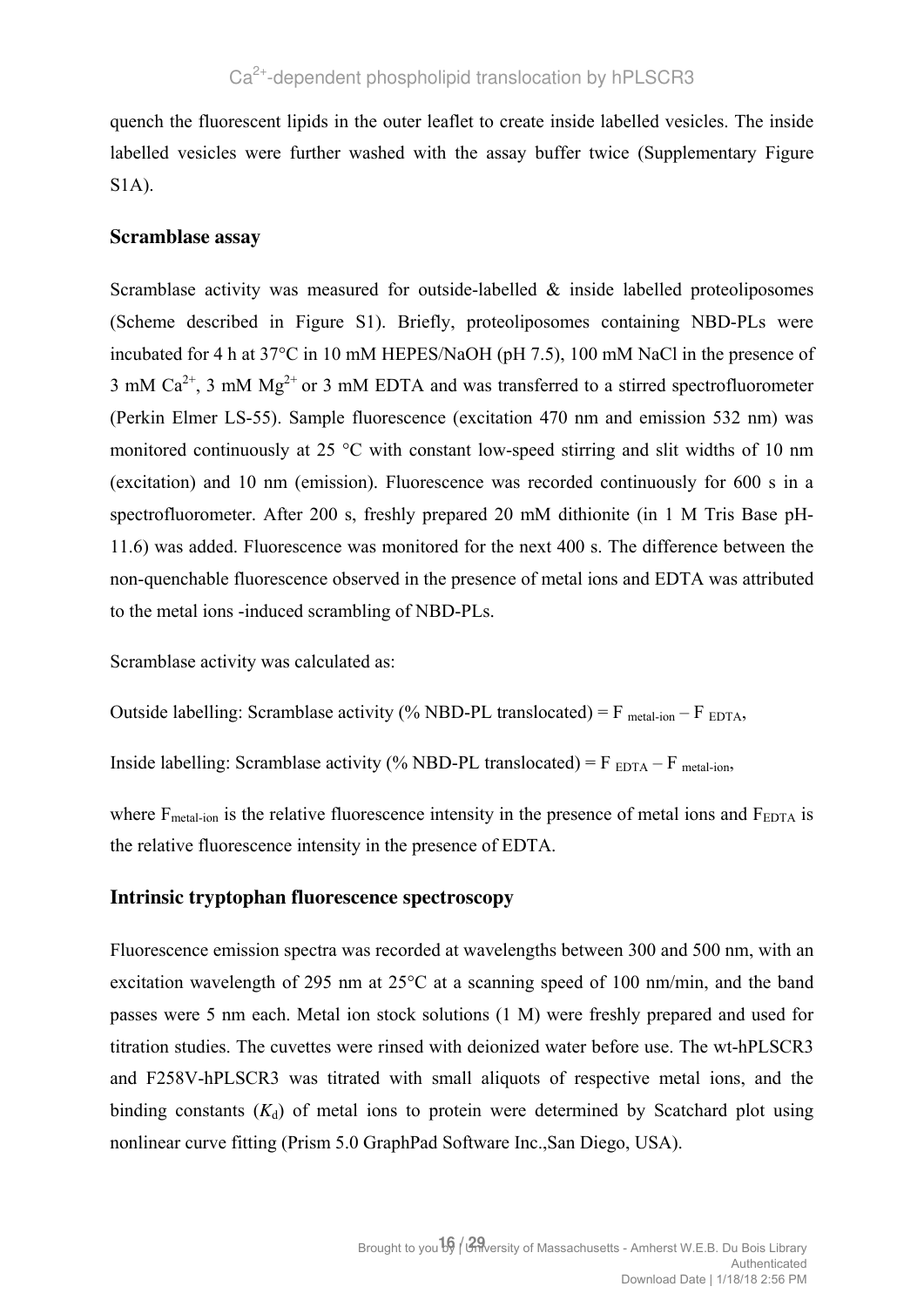A graph for fraction of ligand sites occupied  $[(F_0 -F)/(F_0 -F_{sat})]$  vs ligand concentration is drawn and curve fitting is done using one site binding non-linear regression analysis, where  $F_0$  is the fluorescence in the absence of a ligand,  $F_{sat}$  is the fluorescence at saturated ligand concentration, and F is the fluorescence in the presence of a particular ligand concentration.

#### **Protein surface hydrophobicity changes by ANS fluorescence**

ANS-binding measurements were recorded using Perkin Elmer LS-55 spectrophotometer at 25°C. ANS binding to protein was monitored between emission wavelengths of 400 and 600 nm with excitation at 365 nm. Scanning conditions were scan speed of 100 nm/min and a bandwidth of 10 nm each. ANS was added to 2 μM protein such that the final concentration of ANS in solution remained 20 μM. To this ANS-protein complex, small increments of metal ions were added and spectra were recorded.

## **Far-UV CD studies**

The far-UV CD spectra were recorded using Jasco J-810 spectropolarimeter (Easton, MD, USA) at 25°C with a thermostated cell holder. Buffer and sample spectra were recorded at a wavelength range of 190-250 nm in a 0.1 cm path length cuvette. Scanning was done at a scan speed of 10 nm/min with a bandwidth of 2 nm. Protein concentrations of 10 μM were used for far-UV-CD recordings. Buffer spectra was collected under similar conditions and subtracted from that of samples to obtain the final spectra.

## **Aggregation studies**

The UV absorbance spectra were recorded using a Jasco V-550 spectrophotometer and monitored for a time period of 1200 s. Absorbance was monitored at a wavelength of 360 nm with a bandwidth of 1 nm. Protein concentration of 2 μM was used and metal ions of increasing concentration were added to monitor the aggregation within 1200 s.

## **Sequence analysis**

CLUSTAL-Omega (EMBL-EBI) was used for multiple sequence alignment (McWilliam *et al.*, 2013) and Espript 3.0 was used for visualizing conserved regions from the multiple sequence alignment (Robert and Gouet 2014). Adobe Illustrator CC 2015 was used for drawing the Schemes and Figures.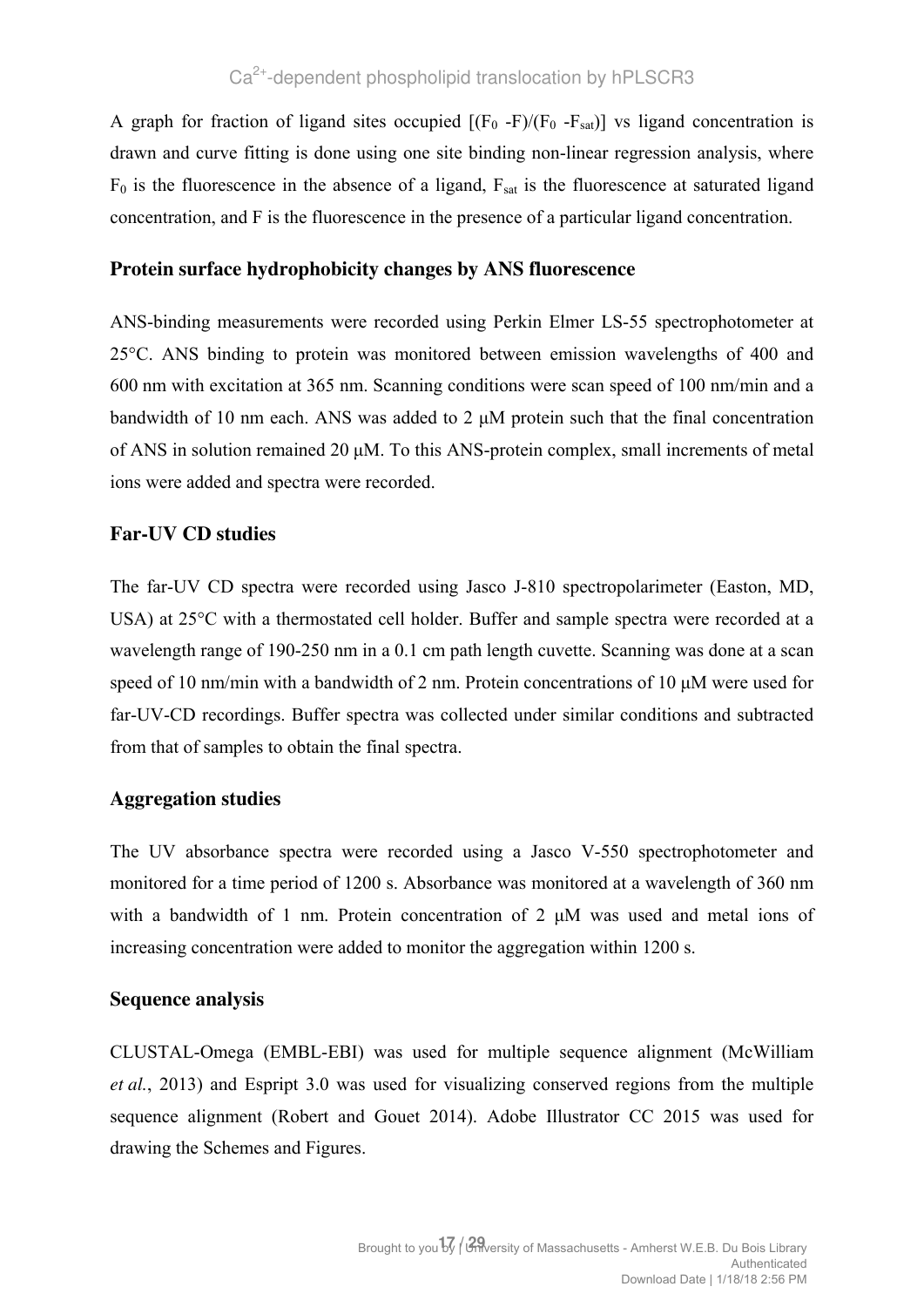## **Statistical analysis**

Statistical analysis was performed using One Way ANOVA and Tukey's multiple comparison test p<0.001 was considered significant. Also two-tailed unpaired t-test was performed where p<0.05 was considered significant.

## **Acknowledgements**

The authors wish to thank Department of Science and Technology, Government of India and Indian Institute of Technology Madras for Circular Dichroism studies. S.K.P., U.S. and S.M. wish to thank Ministry of Human Resource Development (MHRD), Government of India and Indian Institute of Technology Madras for fellowship.

## **Conflict of interest statement**

The authors declare no conflicts of financial interest in this study.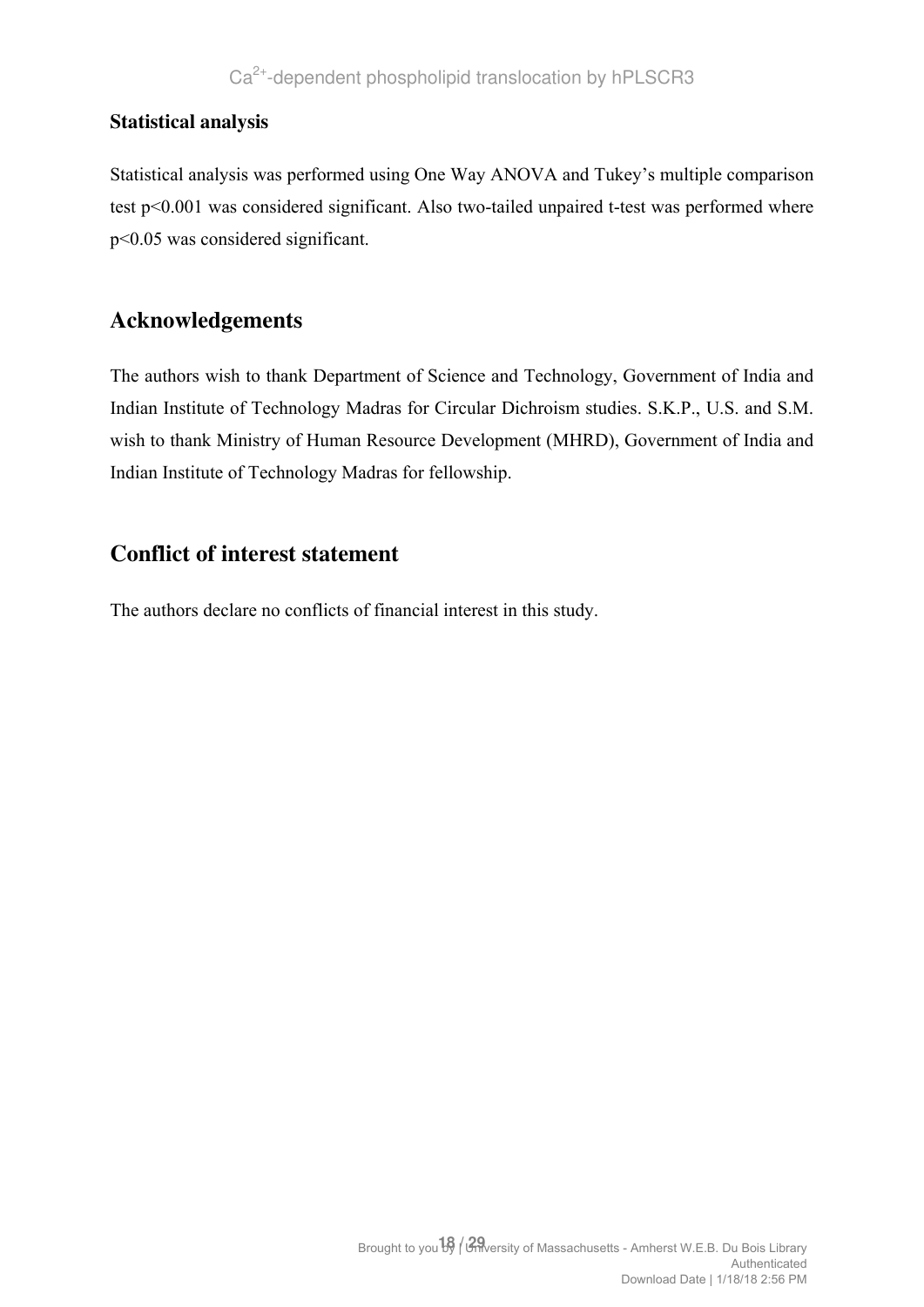## **References**

- Alizadeh-Pasdar, N., and Li-Chan, E.C.Y. (2000). Comparison of protein surface hydrophobicity measured at various pH values using three different fluorescent probes. J. Agric. Food Chem. *48*, 328–334.
- Angeletti, C., and Nichols, J.W. (1998). Dithionite quenching rate measurement of the insideoutside membrane bilayer distribution of 7-nitrobenz-2-oxa-1,3-diazol-4-yl-labelled phospholipids. Biochemistry (Mosc.) *37*, 15114–15119.
- Balch, C., Morris, R., Brooks, E., and Sleight, R.G. (1994). The use of N-(7-nitrobenz-2-oxa-1,3-diazole-4-yl)-labelled lipids in determining transmembrane lipid distribution. Chem. Phys. Lipids *70*, 205–212.
- Bassé, F., Stout, J.G., Sims, P.J., and Wiedmer, T. (1996). Isolation of an erythrocyte membrane protein that mediates  $Ca<sup>2+</sup>$ -dependent transbilayer movement of phospholipid. J. Biol. Chem. *271*, 17205–17210.
- Bernacchi, S., Mercenne, G., Tournaire, C., Marquet, R., and Paillart, J.-C. (2011). Importance of the proline-rich multimerization domain on the oligomerization and nucleic acid binding properties of HIV-1 Vif. Nucleic Acids Res. *39*, 2404–2415.
- Bevers, E.M., Comfurius, P., Dekkers, D.W., Harmsma, M., and Zwaal, R.F.(1998). Transmembrane phospholipid distribution in blood cells: control mechanisms and pathophysiological significance. Biol. Chem. *379*, 973–986.
- Böttinger, L., Horvath, S.E., Kleinschroth, T., Hunte, C., Daum, G., Pfanner, N., and Becker, T. (2012). Phosphatidylethanolamine and cardiolipin differentially affect the tability of mitochondrial respiratory chain supercomplexes. J. Mol. Biol. *423*, 677–686.
- Burgess, R.R. (1996). Purification of overproduced *Escherichia coli* RNA polymerase sigma factors by solubilizing inclusion bodies and refolding from Sarkosyl. Methods Enzymol. *273*, 145–149.
- Cardamone, M., and Puri, N.K. (1992). Spectrofluorimetric assessment of the surface hydrophobicity of proteins. Biochem. J. *282*, 589–593.
- Chattopadhyay, A. (1990). Chemistry and biology of N-(7-nitrobenz-2-oxa-1,3-diazol-4-yl) labelled lipids: fluorescent probes of biological and model membranes. Chem. Phys. Lipids *53*, 1–15.
- Cormier, C.Y., Mohr, S.E., Zuo, D., Hu, Y., Rolfs, A., Kramer, J., Taycher, E., Kelley, F., Fiacco, M., Turnbull, G., and LaBaer, J. (2010). Protein Structure Initiative Material Repository: an open shared public resource of structural genomics plasmids for the biological community. Nucleic Acids Res. *38*, D743-D749.
- Cormier, C.Y., Park, J.G., Fiacco, M., Steel, J., Hunter, P., Kramer, J., Singla, R., and LaBaer, J. 2011. PSI:Biology-materials repository: a biologist's resource for protein expression plasmids. J. Struct. Funct. Genomics *12*, 55–62.
- Daum, G., and Vance, J.E. (1997). Import of lipids into mitochondria. Prog. Lipid Res. *36*, 103–130.
- Francis, V.G., and Gummadi, S.N. (2012). Biochemical and functional characterization of human phospholipid scramblase 4 (hPLSCR4). Biol. Chem. *393*, 1173-1181.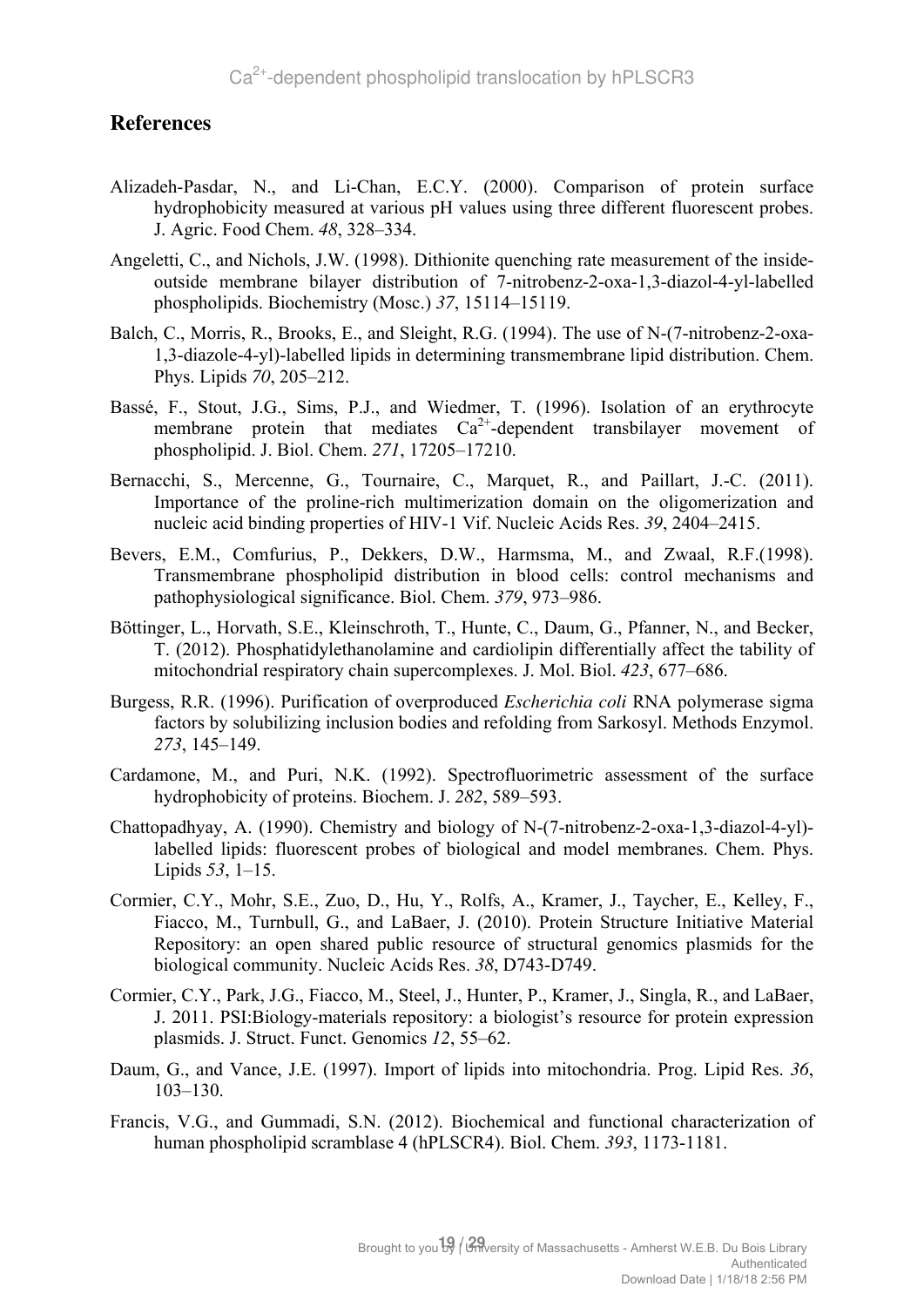- Francis, V.G., Majeed, M.A., and Gummadi, S.N. (2012). Recovery of functionally active recombinant human phospholipid scramblase 1 from inclusion bodies using N-lauroyl sarcosine. J. Ind. Microbiol. Biotechnol. *39*, 1041–1048.
- Francis, V.G., Mohammed, A.M., Aradhyam, G.K., and Gummadi, S.N. (2013). The single C-terminal helix of human phospholipid scramblase 1 is required for membrane insertion and scrambling activity. FEBS J. *280*, 2855–2869.
- He, Y., Liu, J., Grossman, D., Durrant, D., Sweatman, T., Lothstein, L., Epand, R.F., Epand, R.M., and Lee, R.M. (2007). Phosphorylation of mitochondrial phospholipid scramblase 3 by protein kinase C-δ induces its activation and facilitates mitochondrial targeting of tBid. J. Cell. Biochem. *101*, 1210–1221.
- Jain, R.K., Chang, W.T., Geetha, C., Joyce, P.B.M., and Gorr, S.-U. (2002). In vitro aggregation of the regulated secretory protein chromogranin A. Biochem. J. *368*, 605–610.
- Joshi, A.S., Thompson, M.N., Fei, N., Hüttemann, M., and Greenberg, M.L. (2012). Cardiolipin and mitochondrial phosphatidylethanolamine have overlapping functions in mitochondrial fusion in *Saccharomyces cerevisiae*. J. Biol. Chem. *287*, 17589–17597.
- Liu, J., Dai, Q., Chen, J., Durrant, D., Freeman, A., Liu, T., Grossman, D., and Lee, R.M. (2003). Phospholipid scramblase 3 controls mitochondrial structure, function, and apoptotic response. Mol. Cancer Res. *1*, 892–902.
- Liu, J., Epand, R.F., Durrant, D., Grossman, D., Chi, N., Epand, R.M., and Lee, R.M. (2008). role of phospholipid scramblase 3 in the regulation of tumor necrosis factor-α-induced apoptosis. Biochemistry (Mosc.) *47*, 4518–4529.
- Lott, K., Bhardwaj, A., Sims, P.J., and Cingolani, G. (2011). A Minimal Nuclear Localization Signal (NLS) in human phospholipid scramblase 4 that binds only the minor NLSbinding site of importin α1. J. Biol. Chem. *286*, 28160–28169.
- McIntyre, J.C., and Sleight, R.G. (1991). Fluorescence assay for phospholipid membrane asymmetry. Biochemistry (Mosc.) *30*, 11819–11827.
- McWilliam, H., Li, W., Uludag, M., Squizzato, S., Park, Y.M., Buso, N., Cowley, A.P., and Lopez, R. (2013). Analysis tool web services from the EMBL-EBI. Nucleic Acids Res. *41*, W597–W600.
- Milo, R., Jorgensen, P., Moran, U., Weber, G., and Springer, M. (2010). BioNumbers—the database of key numbers in molecular and cell biology. Nucleic Acids Res. *38* (Suppl. 1), D750–D753.
- Pinton, P., Giorgi, C., Siviero, R., Zecchini, E., and Rizzuto, R. (2008). Calcium and apoptosis: ER-mitochondria  $Ca^{2+}$  transfer in the control of apoptosis. Oncogene 27, 6407–6418.
- Ploier, B., and Menon, A.K. (2016). A fluorescence-based assay of phospholipid scramblase activity. J. Vis. Exp. *115*, doi: 10.3791/54635.
- Posada, I.M.D., Fantini, J., Contreras, F.X., Barrantes, F., Alonso, A., and Goñi, F.M. 2014. A cholesterol recognition motif in human phospholipid scramblase 1. Biophys. J. *107*, 1383–1392.
- Rayala, S., Francis, V.G., Sivagnanam, U., and Gummadi, S.N. (2014). N-terminal prolinerich domain is required for scrambling activity of human phospholipid scramblases. J. Biol. Chem. *289*, 13206–13218.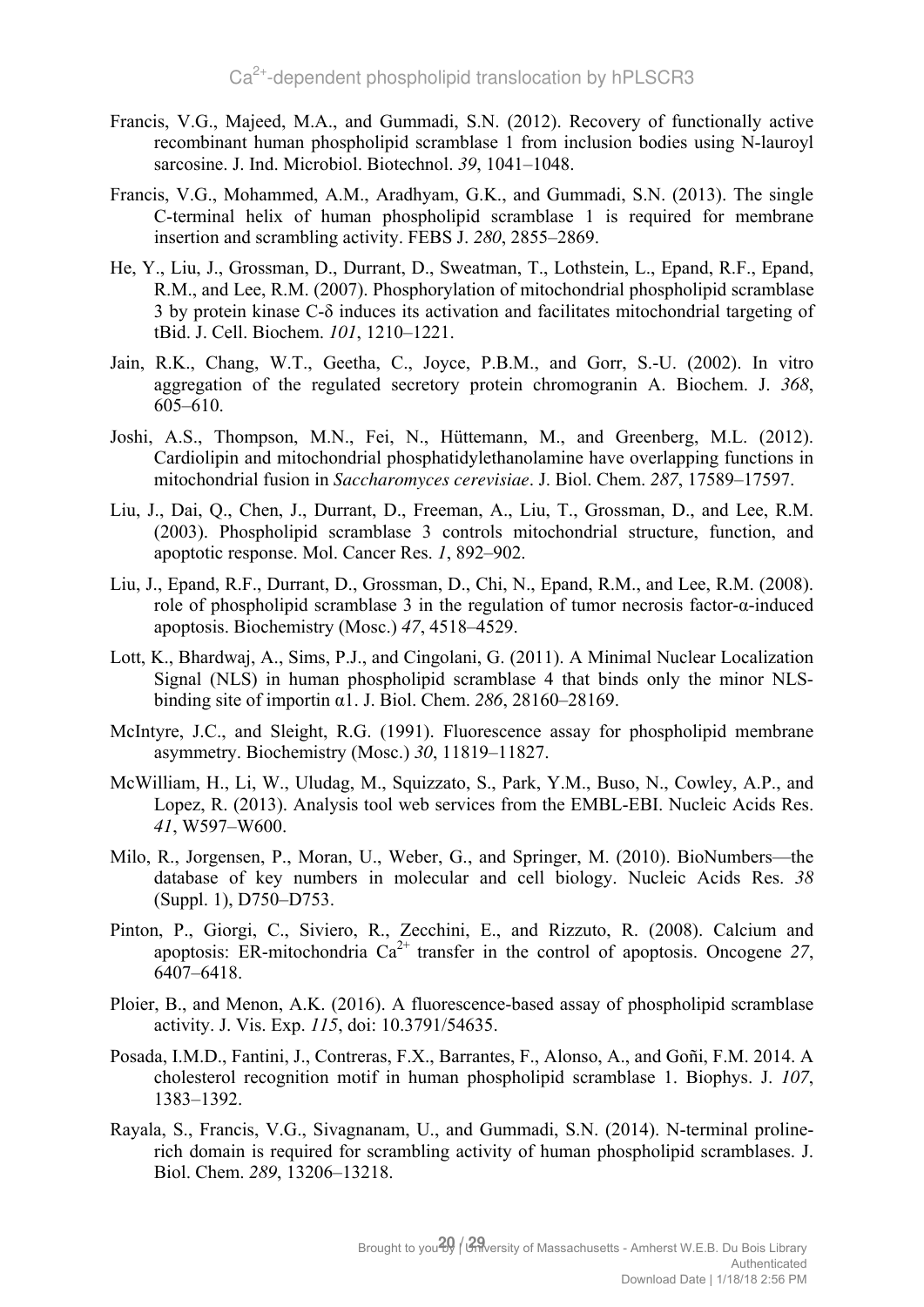- Robert, X., and Gouet, P. (2014). Deciphering key features in protein structures with the new ENDscript server. Nucleic Acids Res. *42*, W320–W324.
- Sahu, S.K., Aradhyam, G.K., and Gummadi, S.N. (2009). Calcium binding studies of peptides of human phospholipid scramblases 1 to 4 suggest that scramblases are new class of calcium binding proteins in the cell. Biochim. Biophys. Acta *1790*, 1274–1281.
- Sahu, S.K., Gummadi, S.N., Manoj, N., and Aradhyam, G.K. (2007). Phospholipid scramblases: an overview. Arch. Biochem. Biophys. *462*, 103–114.
- Shettihalli, A.K., and Gummadi, S.N. (2013). Biochemical evidence for lead and mercury induced transbilayer movement of phospholipids mediated by human phospholipid scramblase 1. Chem. Res. Toxicol. *26*, 918–925.
- Sivagnanam,U., Palanirajan, S.K., and Gummadi, S.N. (2017). The role of human phospholipid scramblases in apoptosis: an overview. Biochim Biophys Acta Mol. Cell Res. *1864*, 2261–2271.
- Seiler, C.Y., Park, J.G., Sharma, A., Hunter, P., Surapaneni, P., Sedillo, C., Field, J., Algar, R., Price, A., Steel, J., Throop, A., Fiacco, M., and LaBaer, J. (2014). DNASU plasmid and PSI:Biology-Materials repositories: resources to accelerate biological research. Nucleic Acids Res. *42*, D1253-1260.
- Tyedmers, J., Mogk, A., and Bukau, B. (2010). Cellular strategies for controlling protein aggregation. Nat. Rev. Mol. Cell Biol. *11*, 777–788.
- Van, Q., Liu, J., Lu, B., Feingold, K.R., Shi, Y., Lee, R.M., and Hatch, G.M. (2007). Phospholipid scramblase-3 regulates cardiolipin *de novo* biosynthesis and its resynthesis in growing HeLa cells. Biochem. J. *401*, 103–109.
- Wiedmer, T., Zhou, Q., Kwoh, D.Y., and Sims, P.J. (2000). Identification of three new members of the phospholipid scramblase gene family. Biochim. Biophys. Acta *1467*, 244–253.
- Zhao, J., Zhou, Q., Wiedmer, T., and Sims, P.J. (1998). Level of expression of phospholipid scramblase regulates induced movement of phosphatidylserine to the cell surface. J. Biol. Chem. *273*, 6603–6606.
- Zhao, J., Zhou, Q., Wiedmer, T., and Sims, P.J. (1998). Palmitoylation of phospholipid scramblase is required for normal function in promoting  $Ca^{2+}$ -activated transbilayer movement of membrane phospholipids. Biochemistry (Mosc.) *37*, 6361–6366..
- Zhou, Q., Ben-Efraim, I., Bigcas, J.-L., Junqueira, D., Wiedmer, T., and Sims, P.J. (2005). phospholipid scramblase 1 binds to the promoter region of the inositol 1,4,5 triphosphate receptor type 1 gene to enhance Its expression. J. Biol. Chem. *280*, 35062– 35068.
- Zhou, Q., Sims, P.J., and Wiedmer, T. (1998). Identity of a conserved motif in phospholipid scramblase that is required for  $Ca^{2+}$ -accelerated transbilayer movement of membrane phospholipids. Biochemistry (Mosc.) *37*, 2356–2360.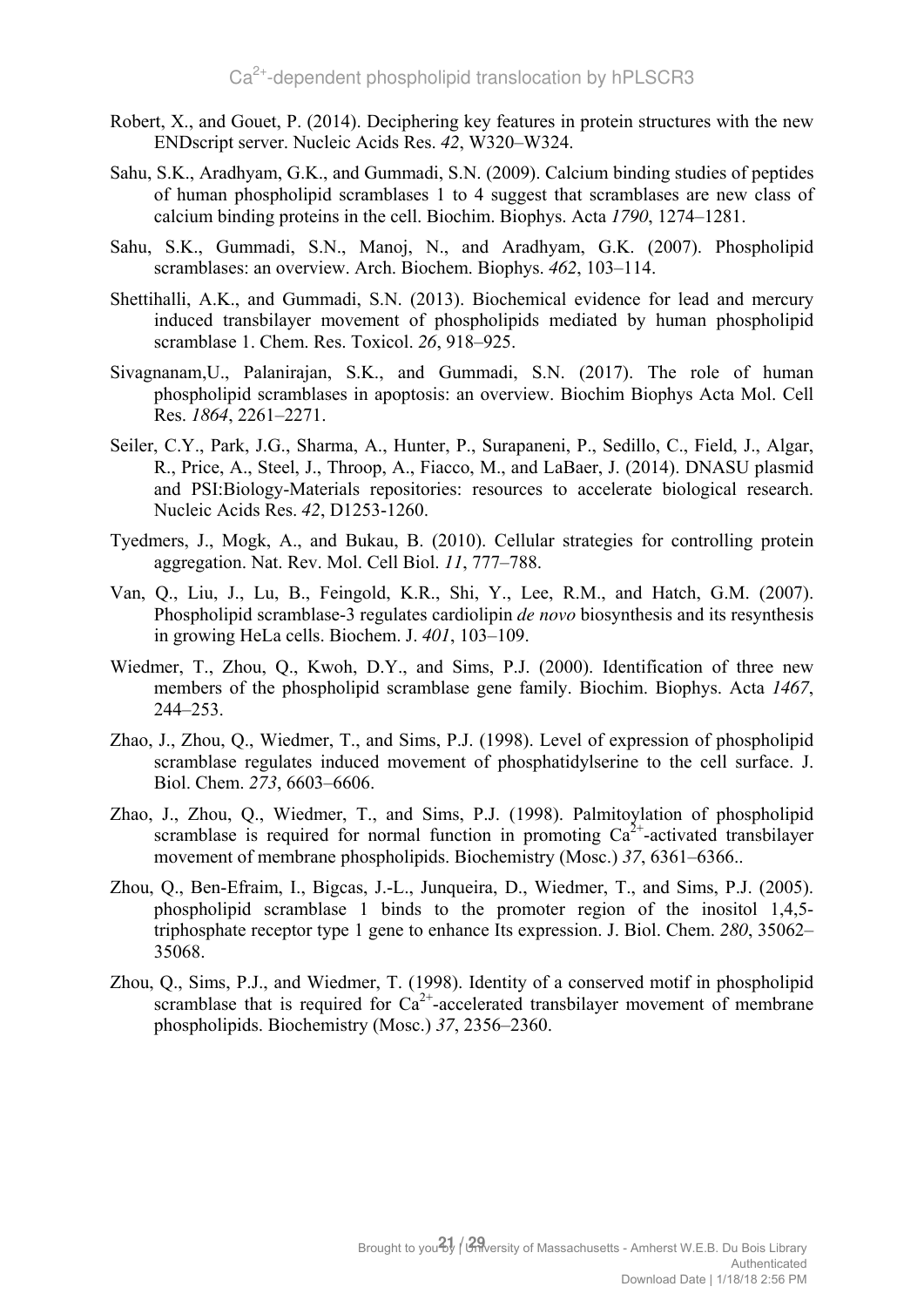

## **Figure legends**



(A) Cell lysates analysed by 12% SDS PAGE revealing the distribution of expressed protein in inclusion bodies (IBs). Lane M: Marker, lane 1: uninduced cell lysate, lane 2: induced cell lysate, lane 3: insoluble fraction (after NLS treatment), lane 4: soluble fraction (after NLS treatment). (B) Ni-NTA purification of 6× His Tag wt-hPLSCR3. Lane M: Marker, lane 1: soluble fraction (after NLS treatment), lanes 2-7: purified wt-hPLSCR3 (elution with 250 mM imidazole from Ni-NTA column). (C) Western Blot analysis of the cell lysate and the purified fractions of WT-hPLSCR3. Lane M: Marker, lane 1: induced cell lysate WT-hPLSCR3, lane 2: soluble fraction (after NLS treatment), lane 3: purified WT-hPLSCR3. (D) Molecular size determination of purified wt-hPLSCR3 by size-exclusion chromatography. Purified wthPLSCR3 [elution volume/void volume (Ve/Vo = 1.8)] corresponds to the monomeric state of the protein (34.3 kDa). (E) Multiple sequence alignment of hPLSCR homologs. Multiple sequence alignment was performed with CLUSTAL-Omega (EMBL-EBI) for the hPLSCR proteins (from top to bottom) are from *Homo sapiens* PLSCR1 (O15162), PLSCR2 (Q9NRY7), PLSCR4 (Q9NRQ2), PLSCR3 (Q9NRY6), *Caenorhabditis elegans* PLSCR3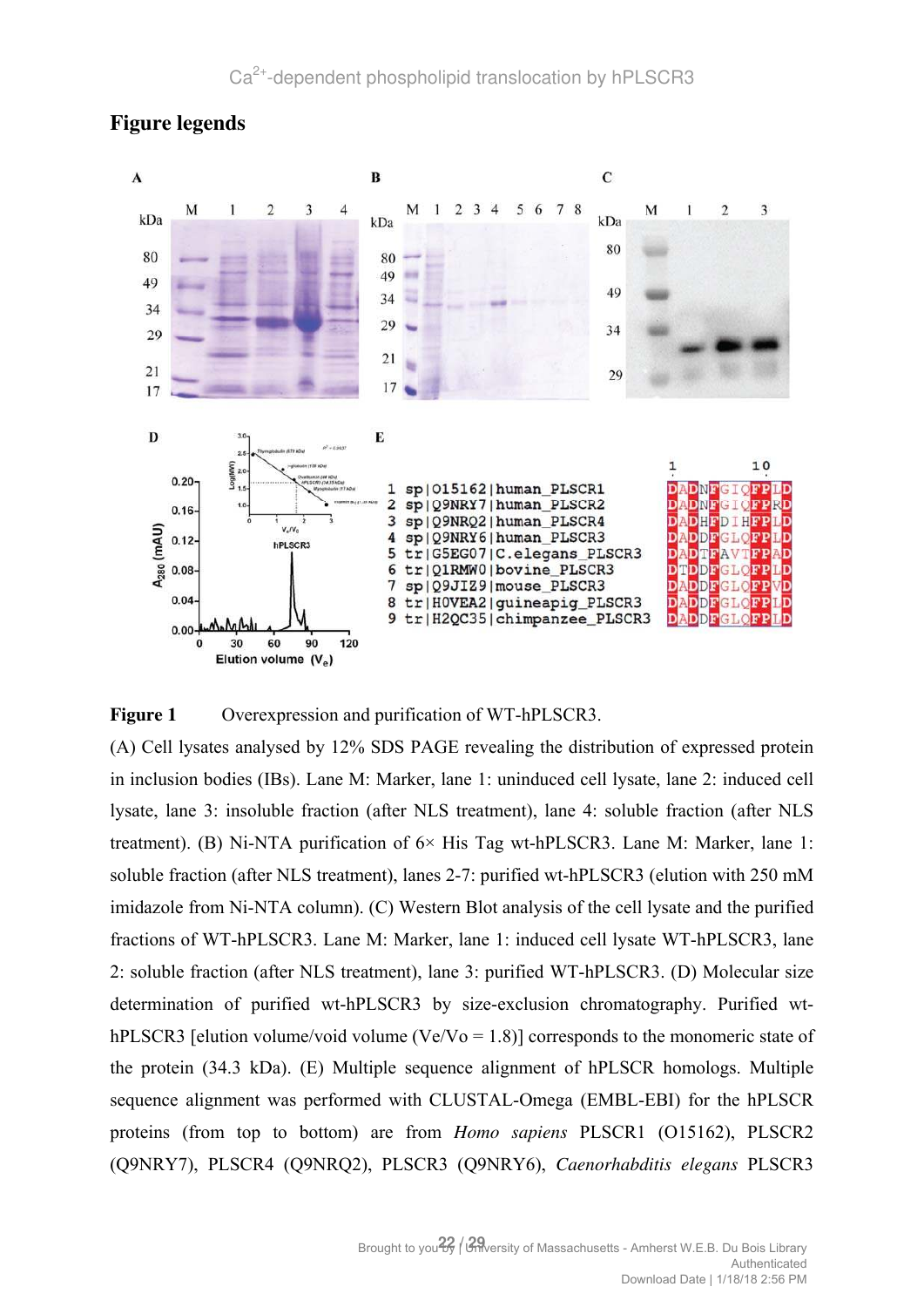(G5EG07), *Bos taurus* PLSCR3 (Q1RMW0), *Mus musculus* PLSCR3 (Q9JIZ9), *Cavia porcellus* PLSCR3 (HOVEA2), *Pan troglodytes* PLSCR3 (H2QC35), Espript 3 was used for artwork of the sequence alignment.



**Figure 2** Scramblase assay. Representative plots for scramblase activity using outside labelled proteoliposomes with WT-hPLSCR3 (A-D) and F258V-hPLSCR3 (E-H).

The scramblase activity is measured by the fluorescence of labelled lipids and the plots represent the loss of fluorescence after dithionite (quencher) addition against time. (A) and (E): NBD-PS labelled; (B) and (F): NBD-PG labelled; (C) and (G): NBD-PC labelled; (D) and (H): NBD-PE labelled. WT shows strong scrambling activity in presence of  $Ca^{2+}$  than  $Mg^{2+}$ . The scrambling activity is reduced in case of calcium binding site mutant in presence of both  $Ca^{2+}$  and  $Mg^{2+}$ . Experiments were repeated in triplicates.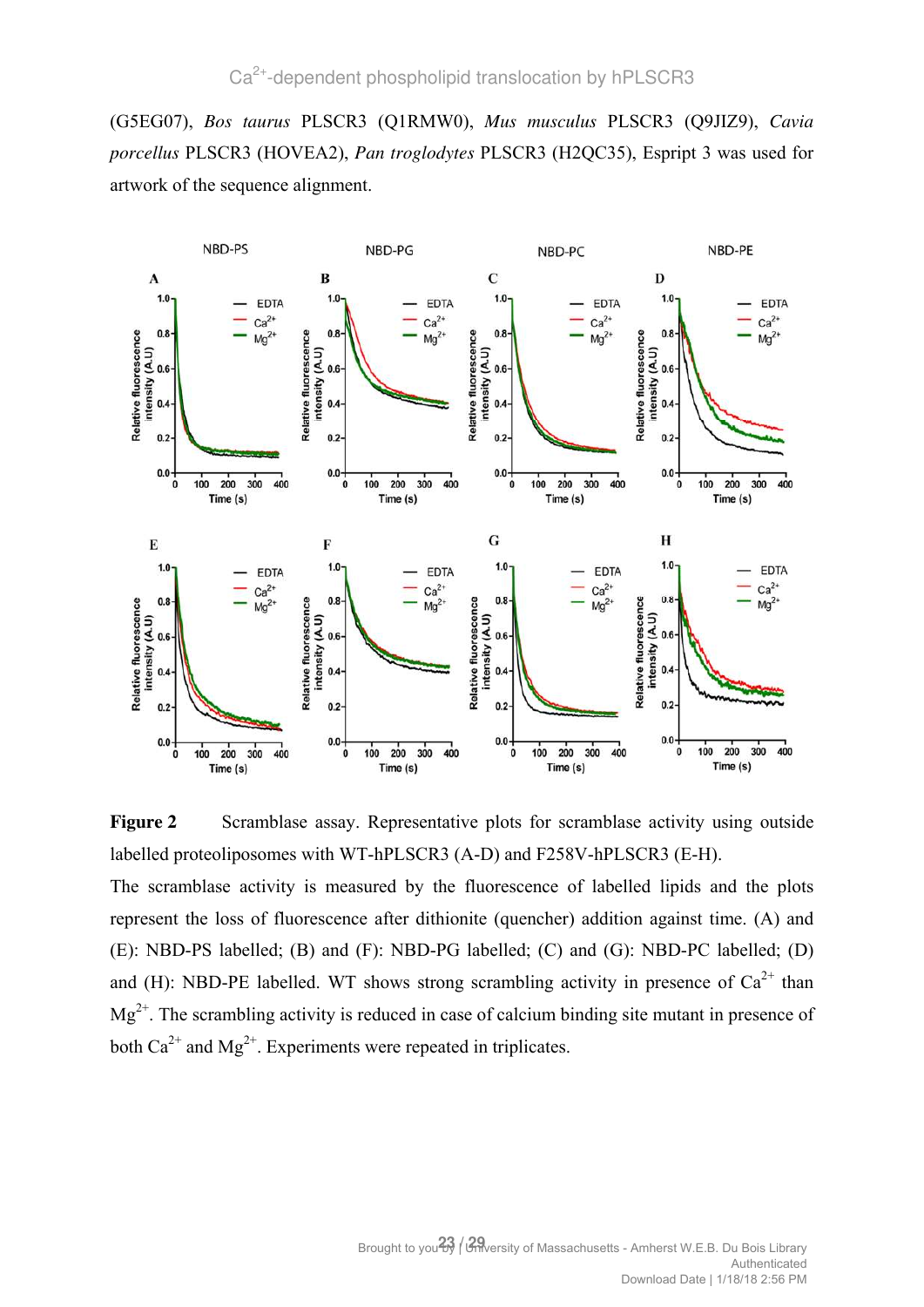Ca<sup>2+</sup>-dependent phospholipid translocation by hPLSCR3





(A) Scramblase activity using proteoliposomes reconstituted with wt-hPLSCR3. Bar graphs representing the percentage of respective NBD-PLs sequestered inside from outer leaflet. (B) Scramblase activity using proteoliposomes reconstituted with F258V-hPLSCR3. Bar graphs representing the % of respective NBD-PLs sequestered inside from outer leaflet. Results are representative of three independent experiments. Statistical analysis was carried out by one-way ANOVA followed by Tukey's comparison test. \*\*\*p<0.0001 which is statistically significant. (C) Scramblase activity of wt-hPLSCR3 represented as percentage of NBD-PE sequestered outside from inner leaflet compared against F258V-hPLSCR3 in presence of  $Ca^{2+}$ and  $Mg^{2+}$ . Statistical analysis was performed by two-tailed unpaired t-test. \*p<0.05 which is significant and ns is non-significant. Proteoliposomes labelled with NBD-PLs were incubated independently with 3 mM EDTA, 3 mM  $Ca^{2+}$  and 3 mM  $Mg^{2+}$  at 37°C. Among the labelled lipids, NBD-PC, NBD-PS, NBD-PE were translocated by wt-hPLSCR3 and NBD-PS and NBD-PE by F258V-hPLSCR3. NBD-PE is specifically translocated by wt-hPLSCR3 and F258V-hPLSCR3.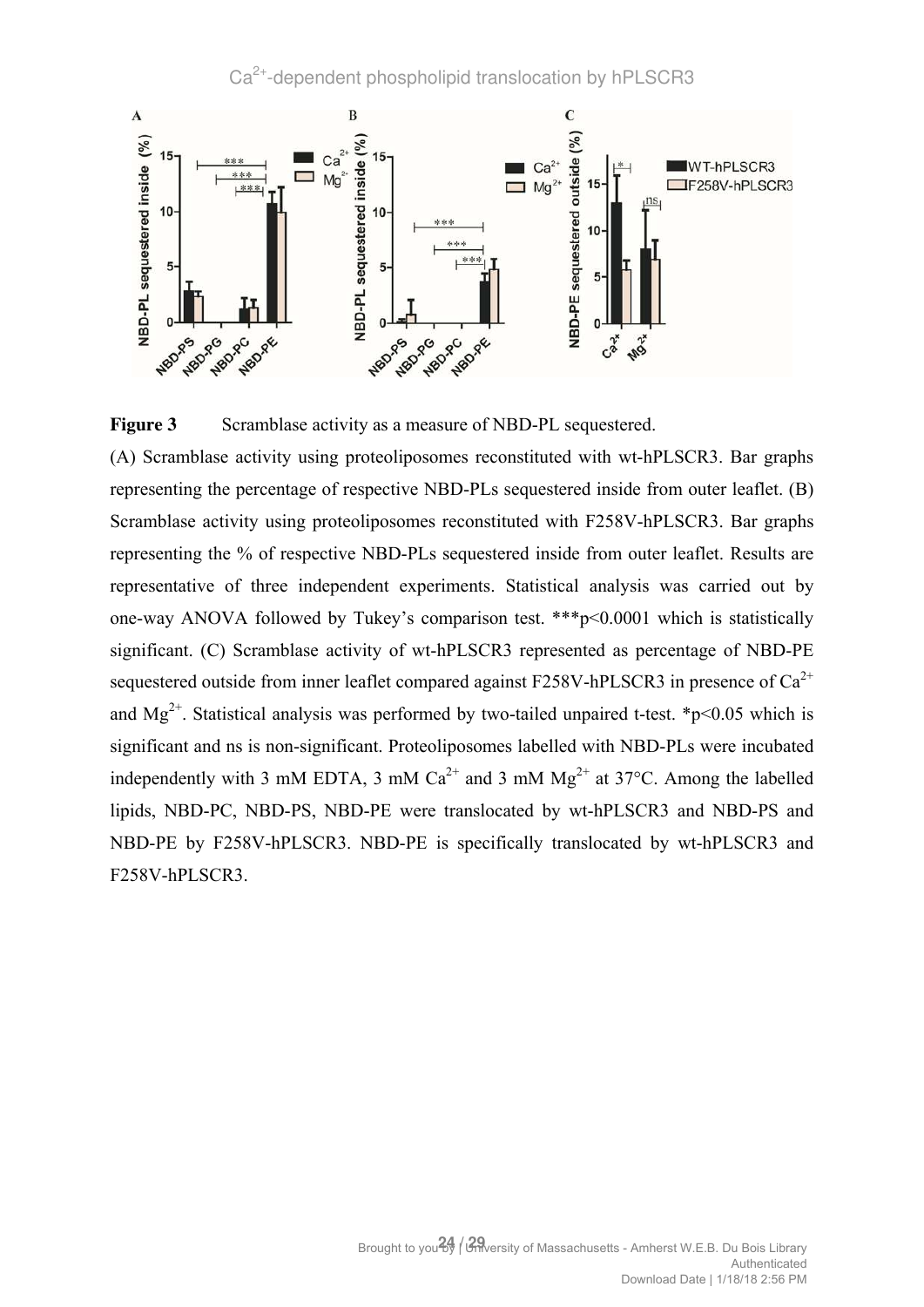Ca<sup>2+</sup>-dependent phospholipid translocation by hPLSCR3



**Figure 4** Intrinsic tryptophan fluorescence.

(A) Scatchard plot for  $Ca^{2+}$  binding to wt-hPLSCR3. (B) Scatchard plot for  $Mg^{2+}$  binding to wt-hPLSCR3. (C) Scatchard plot for  $Ca^{2+}$  binding to F258V-hPLSCR3. (D) Scatchard plot for  $Mg^{2+}$  binding to F258V-hPLSCR3.  $Mg^{2+}$  ( $K_d$ =20.98 mM) has higher binding affinity than  $Ca^{2+}$  ( $K_d$  =23.31 mM) with wt-hPLSCR3. The point mutant has ~three fold lesser affinity for  $Ca^{2+} (K_d = 54.85 \text{ mM})$  and ~4 fold lesser affinity for  $Mg^{2+} (K_d = 77.76 \text{ mM})$ . Results represented here are representative of three independent experiments and error bars represent standard deviation.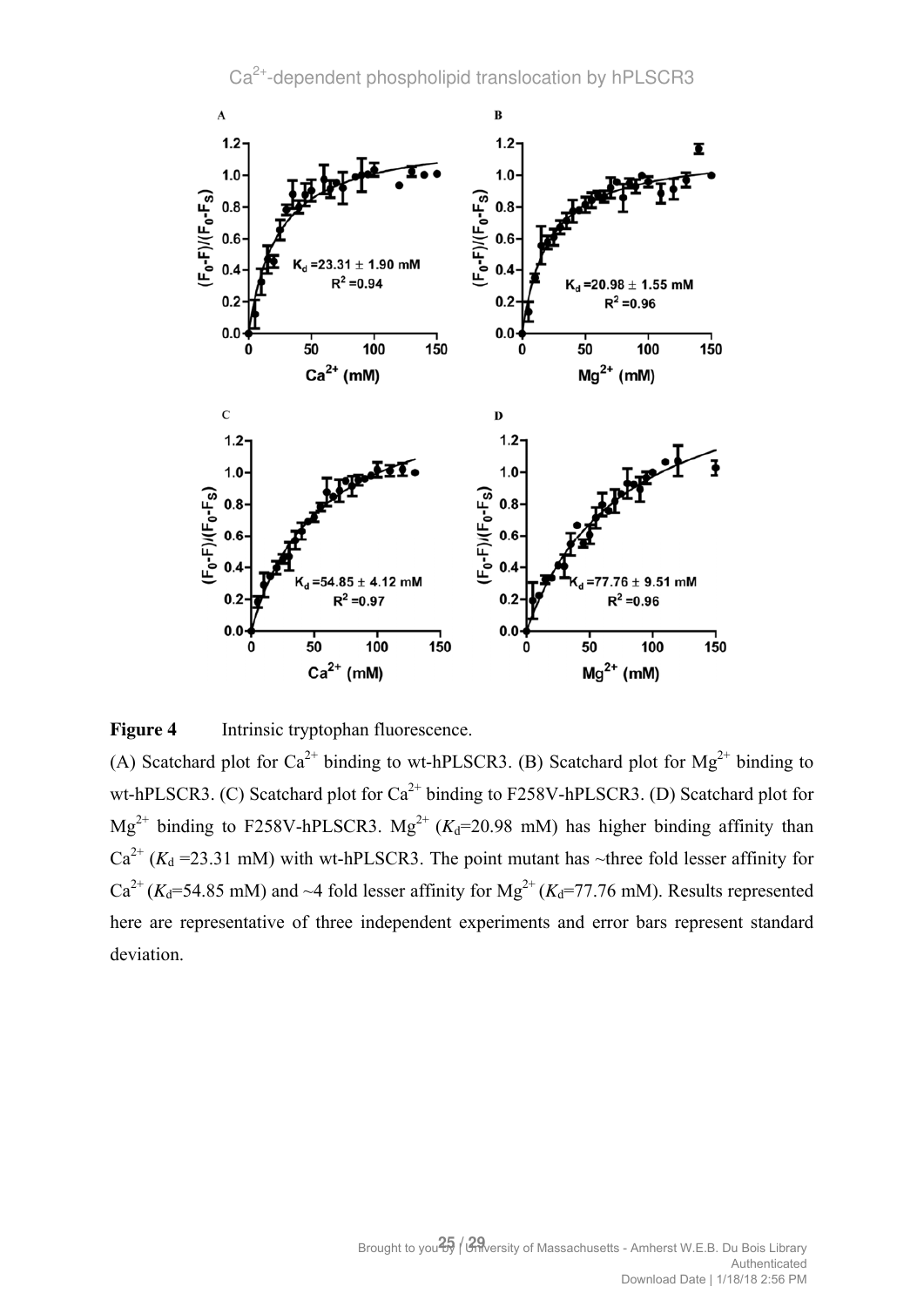





(A) Far-UV-CD of wt-hPLSCR3 (apo form) and in the presence of 5 mM and 10 mM  $Ca^{2+}$ . (B) Far-UV-CD of wt-hPLSCR3 (apo form) and in the presence of 5 mM and 10 mM  $Mg^{2+}$ . (C) Far-UV-CD of F258V-hPLSCR3 (apo form) and in the presence of 5 mM and 10 mM  $Mg^{2+}$ . (D) Far-UV-CD of F258V-hPLSCR3 (apo form) and in the presence of 5 mM and 10 mM  $Mg<sup>2+</sup>$ . The point mutation has resulted in a structural transition from α-helix to β-sheet. The secondary structure transformation in case of metal ion bound wt-hPLSCR3 and F258VhPLSCR3 is negligible. Results represented here are representative of three independent experiments.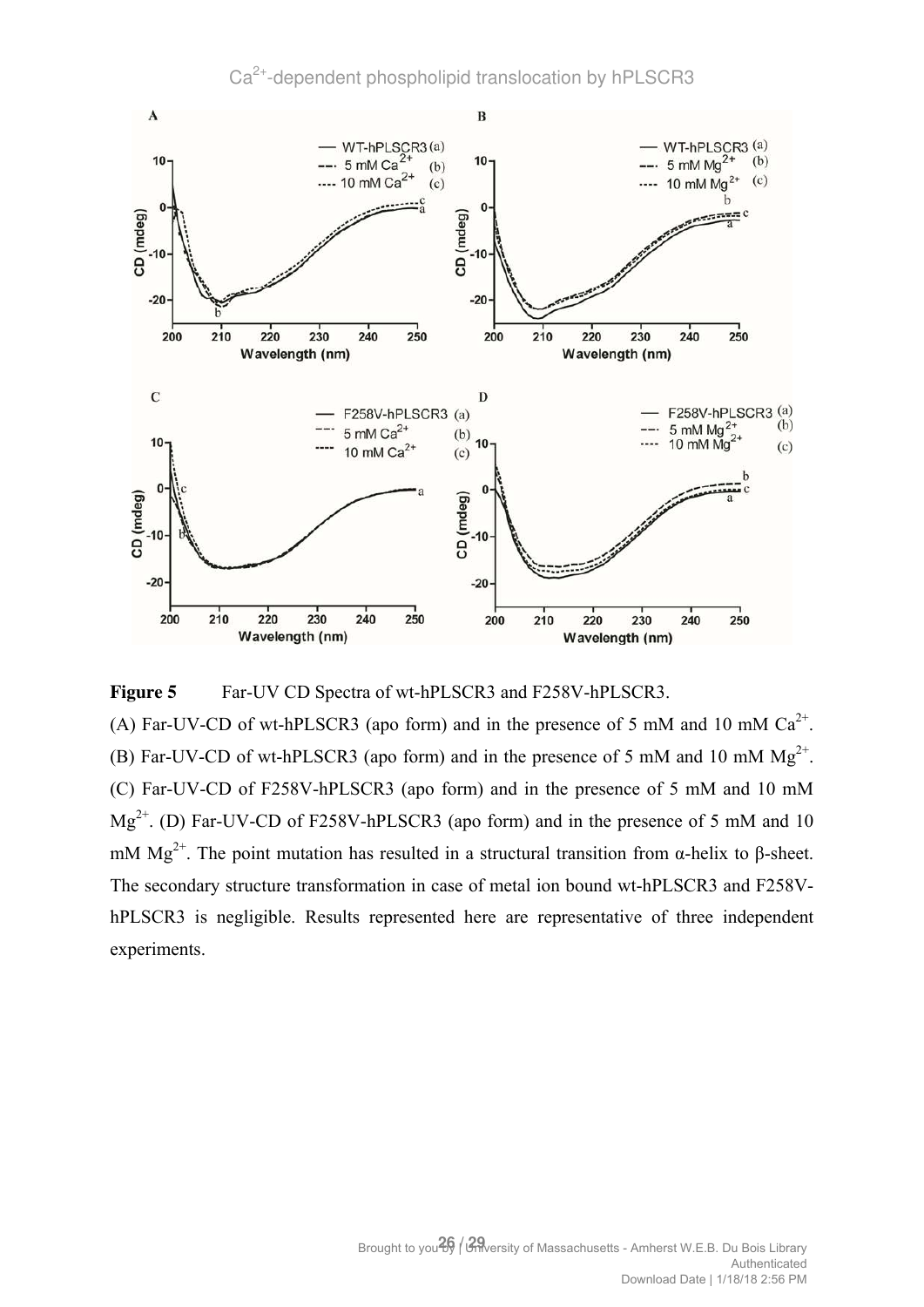

**Figure 6** ANS emission spectra for wt-hPLSCR3 and F258V-hPLSCR3.

(A) ANS binding of wt-hPLSCR3 (apo form) and in the presence of 10 mM, 20 mM, 30 mM and 40 mM  $Ca^{2+}$ . (B) ANS binding of wt-hPLSCR3 (apo form) and in the presence of 10 mM, 20 mM, 30 mM and 40 mM  $Mg^{2+}$ . (C) ANS binding of F258V-hPLSCR3 (apo form) and in the presence of 10 mM, 20 mM, 30 mM and 40 mM  $Ca<sup>2+</sup>$ . (D) ANS binding of F258VhPLSCR3 (apo form) and in the presence of 10 mM, 20 mM, 30 mM and 40 mM  $Mg^{2+}$ . Apoprotein upon metal binding resulted in a local conformational change exposing the hydrophobic patches; as a result, the fluorescence intensity of protein bound ANS dye is increasing. Both wt-hPLSCR3 and F258V-hPLSCR3 underwent a local conformational change upon binding to  $Ca^{2+}$  and  $Mg^{2+}$ , thereby resulting in increase in fluorescence intensity. Results represented here are representative of three independent experiments.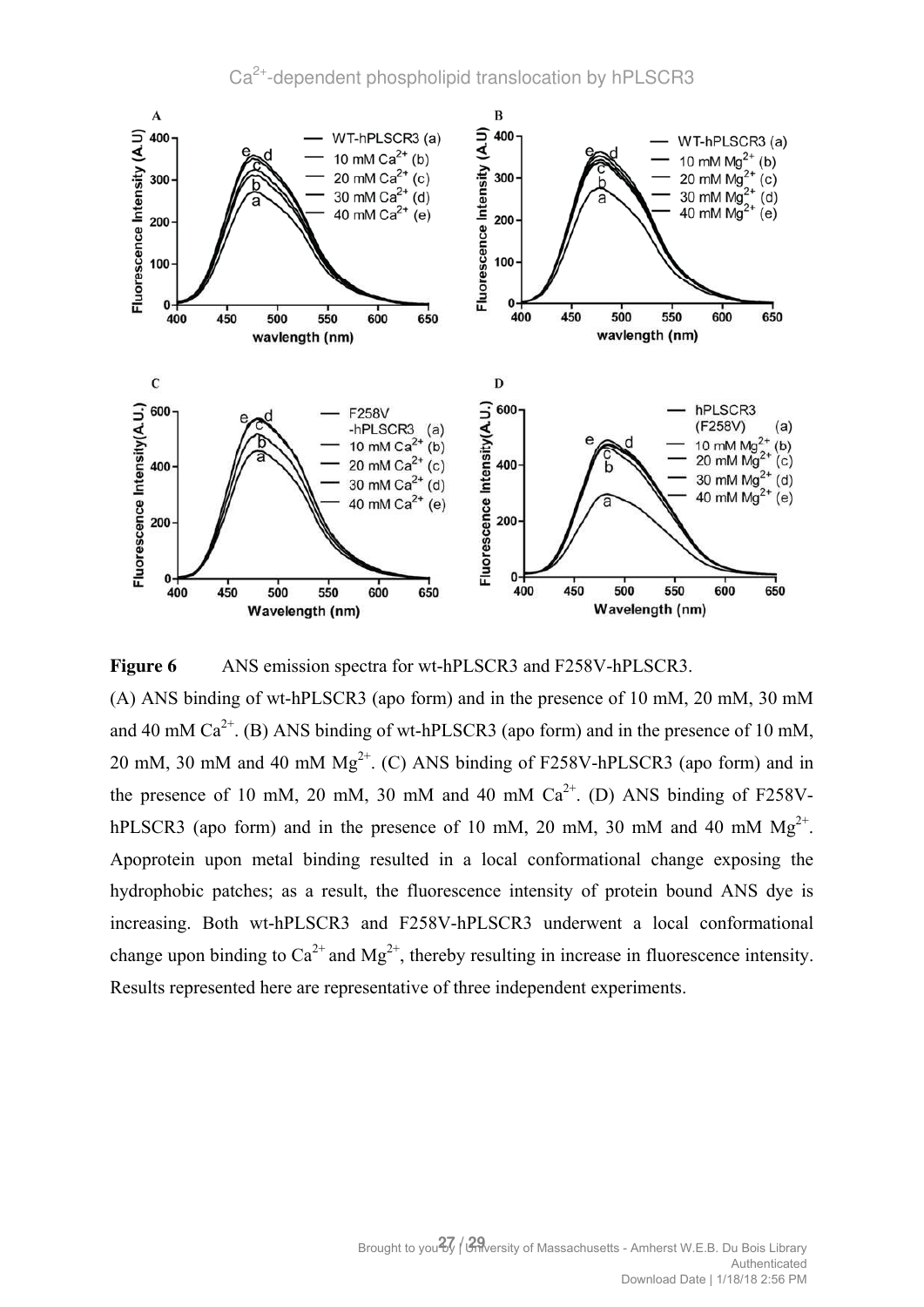Ca<sup>2+</sup>-dependent phospholipid translocation by hPLSCR3



**Figure 7** Aggregation studies for wt-hPLSCR3 and F258V-hPLSCR3.

(A) Aggregation of wt-hPLSCR3. Trace (a) represents wt-hPLSCR3, trace (b) represents aggregation of wt-hPLSCR3 in presence of 30 mM  $Ca<sup>2+</sup>$  and trace (c) represents aggregation of wt-hPLSCR3 in presence of 300 mM  $Mg^{2+}$ . (B) Aggregation of F258V-hPLSCR3. Trace (a) represents F258V-hPLSCR3, trace (b) represents aggregation of F258V-hPLSCR3 in the presence of 30 mM  $Ca^{2+}$  and trace (c) represents aggregation of F258V-hPLSCR3 in the presence of 300 mM  $Mg^{2+}$ . (C) Aggregation of wt-hPLSCR3 and F258V-hPLSCR3 in the presence of  $Ca^{2+}$  represented as increase in the absorbance value measured at 360 nm for different concentrations of the metal ions after 1200 s. (D) Aggregation of wt-hPLSCR3 and F258V-hPLSCR3 in the presence of  $Mg^{2+}$  represented as increase in the absorbance value measured at 360 nm for different concentrations of the metal ions after 1200 s. Both wthPLSCR3 and F258V-hPLSCR3 oligomerizes on  $Ca^{2+}$  binding, whereas the oligomerization rate is less in case of  $Mg^{2+}$  bound wt-hPLSCR3 and no aggregation with that of F258VhPLSCR3. Results represented here are representative of three independent experiments. Statistical analysis was performed by Two-tailed unpaired *t*-test and p<0.05 is considered significant. Results indicate that change in aggregation between wt-hPLSCR3 and F258V – hPLSCR3 were not significant in presence of both  $Ca^{2+}$  and  $Mg^{2+}$ .